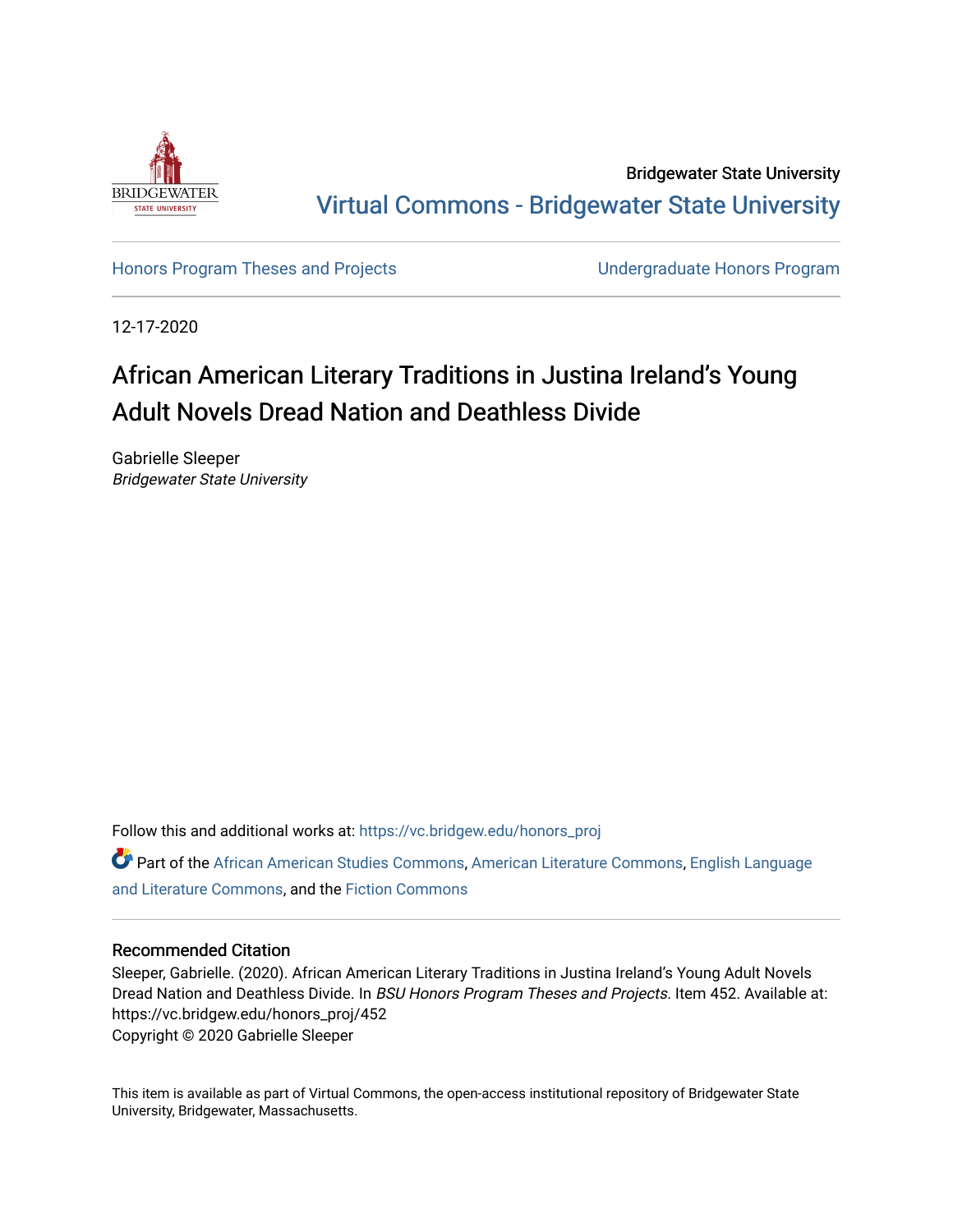African American Literary Traditions in Justina Ireland's Young Adult Novels *Dread Nation* and *Deathless Divide*

Gabrielle Sleeper

Submitted in Partial Completion of the Requirements for Commonwealth Honors in English

Bridgewater State University

December 17, 2020

Dr. Emily Field, Thesis Advisor

Dr. Elizabeth Veisz, Committee Member

Dr. Lee Torda, Committee Member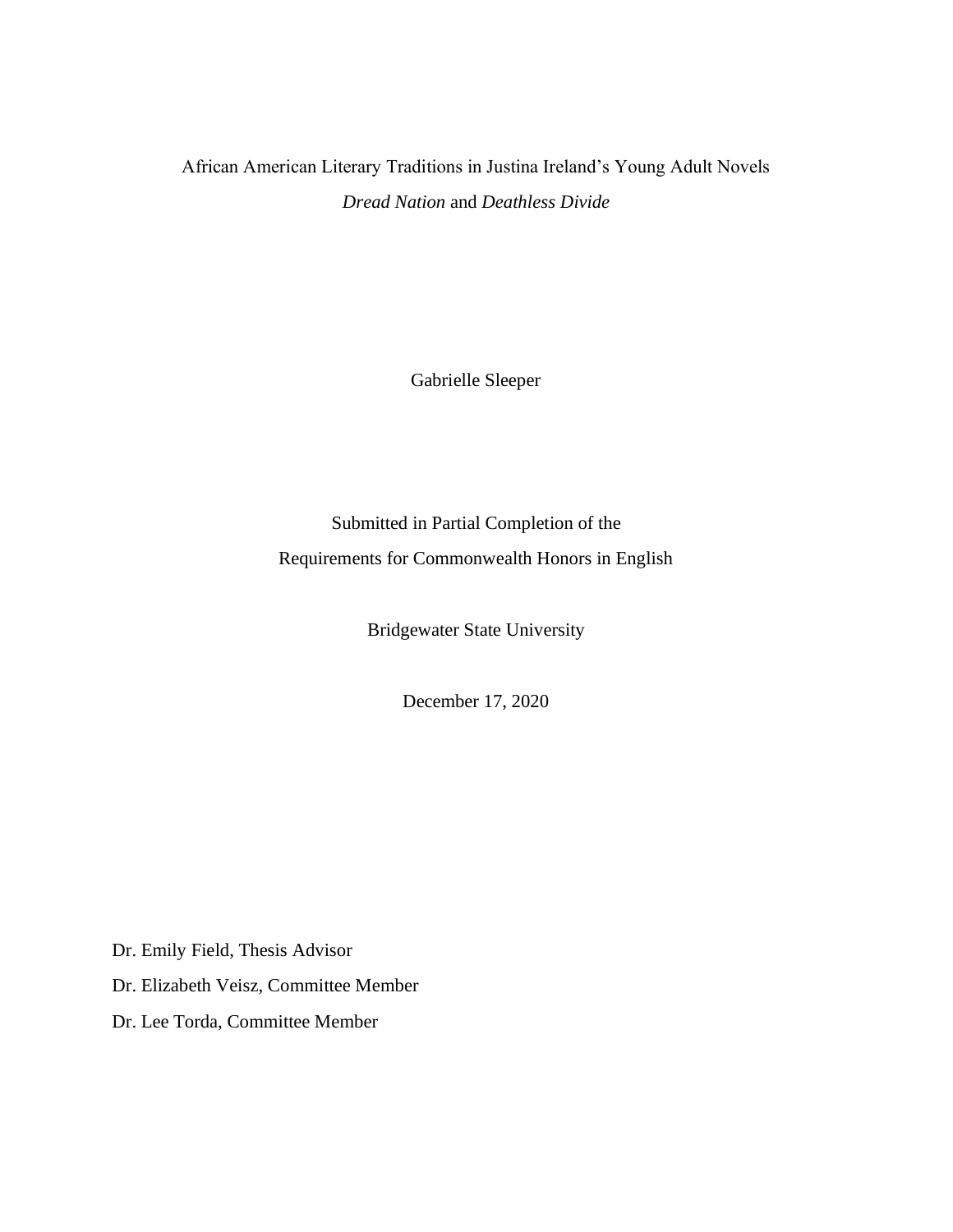# **African American Literary Traditions in Justina Ireland's Young Adult Novels** *Dread*

*Nation* **and** *Deathless Divide*

*Because if well-meaning Americans could do such a thing to an already wholly subjugated community in a time of peace, what would they do in a time of desperation? ― Justina Ireland, Dread Nation*

Justina Ireland's young adult novels *Dread Nation* (2017) and *Deathless Divide* (2020) tell the story of a Black girl by the name of Jane living in the aftermath of the Civil War, around 1880. However, this world shows one major change in the timeline of American history: in this world, the Civil War was ended not by the surrender of the Confederate army but rather by the rising of zombies, known within the novels as shamblers or simply "the undead." *Dread Nation*  introduces the protagonist and narrator, Jane, the daughter of a white-passing woman of mixed race who grows up on a plantation until she is fourteen. At this point, she must begin training to be an "attendant," a servant of rich white women meant to protect said women from the undead and unwanted sexual advances. This training comes as a result of the "Negro and Native Reeducation Act," which requires children of color to receive training to fight against the undead and to protect white people. However, near the end of her training, Jane finds herself entangled in a conspiracy plot concerning the mayor, which leads to her, as well as her friends Kate and Jackson, being sent out West. Here, Jane must protect herself and her friends from the violent forces of the undead and the white people in charge. Whereas *Dread Nation* is told exclusively from Jane's point of view, *Deathless Divide* switches between the perspectives of Jane and Kate as they explore the West. During this adventure, Jane must kill Jackson in order to prevent him from turning into a shambler, and this novel focuses upon the trauma that Jane deals with in the aftermath of committing this act.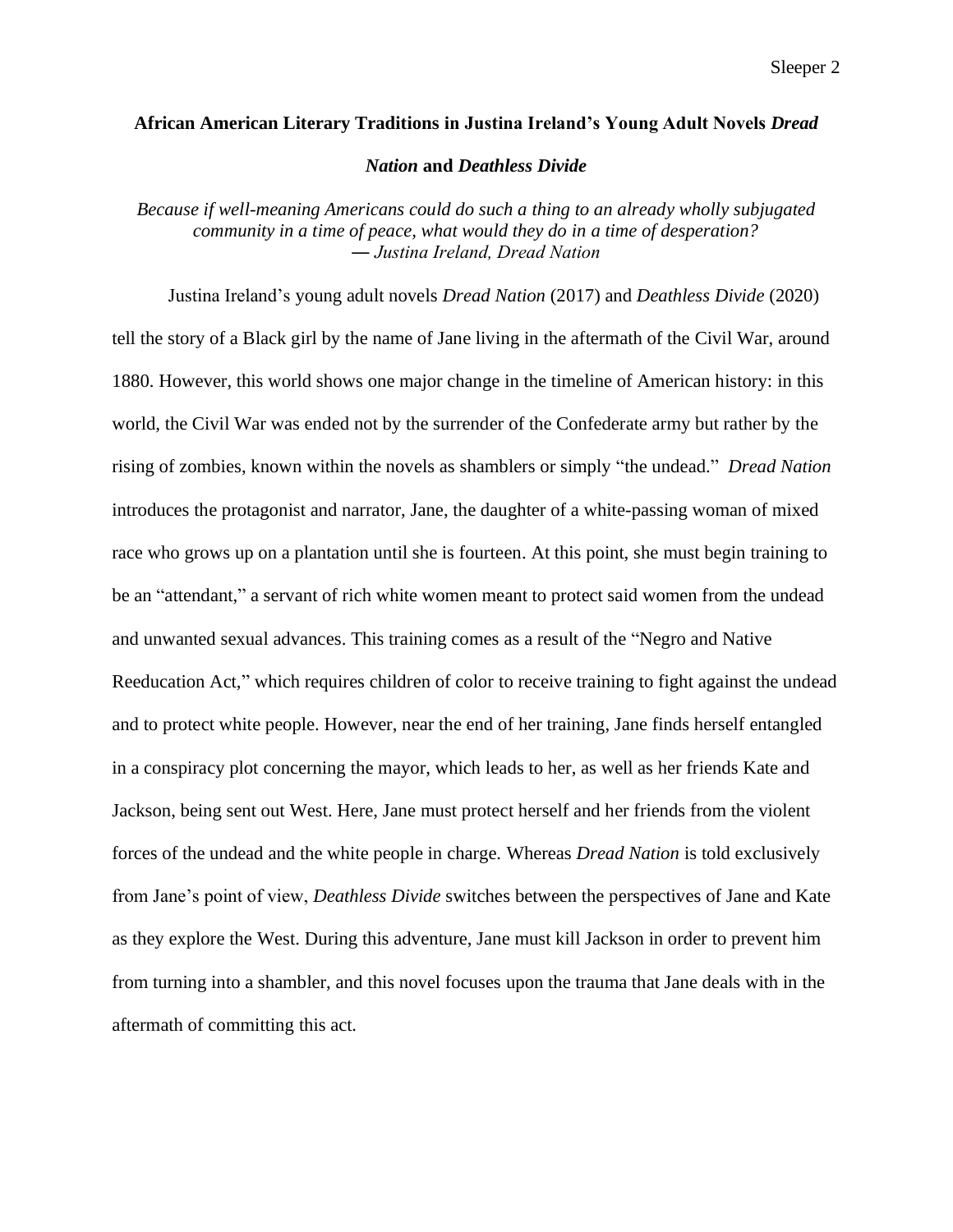Elements of Ireland's story echo back to two other novels by African American women, written over a century apart: Hannah Crafts' *The Bondwoman's Narrative*, written in 1858, and Toni Morrison's *Beloved*, written in 1987. Crafts, in a story that is a generic hybrid between Gothic novel and slave narrative, tells the tale of a self-emancipated woman named Hannah whose journey to freedom is rife with stories of curses, ghosts, and all the horrors that come along with slavery. Hannah's journey begins at a plantation known as Lindendale, where her master, Mr. De Vincent, has recently married. His wife, Hannah learns, is white-passing, and convinces Hannah to run away with her in order to escape Mr. Trappe, who threatens to reveal Hannah's mistress' secret. Despite their best efforts, Mr. Trappe catches them, resulting in the mistress' death and Hannah's return to slavery, where she ends up with Mrs. Wheeler. Hannah's new mistress is brutal, pushing her once more to attempt an escape, and this time she succeeds. Diverting from classic slave narratives, Crafts gives Hannah an idyllic ending, where she is reunited with former friends and her mother and lives a peaceful life with her husband. Crafts' novel is significant within the African American canon as it is believed to be written in 1858, making it the first novel written by an African American woman. However, the novel would not be published until 2002, after being found at an auction by Henry Louis Gates Jr.

Morrison's *Beloved* focuses on the aftermath of slavery and processing the trauma that comes with living through such horrors. *Beloved* follows the story of Sethe and her family as they process the trauma surrounding Sweet Home, the plantation they lived on, and the sacrifices made to escape. During her years enslaved, Sethe has been treated like an animal and abused, prompting her to escape with her children. However, her former master finds her and, to avoid being captured again, Sethe attempts to kill her four children and succeeds with her oldest daughter. Several years later, Sethe has become an outcast in the community she lives in, as does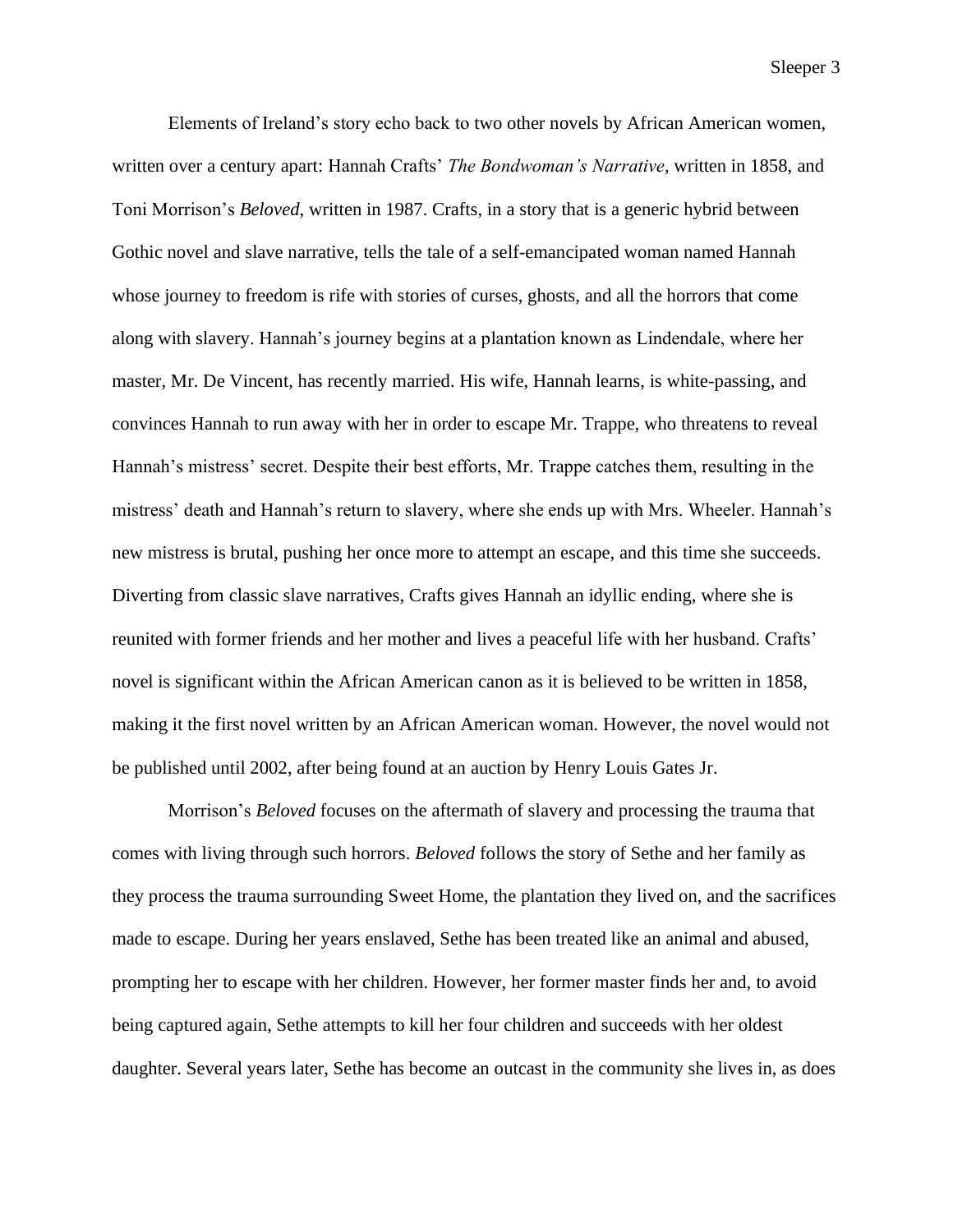her surviving daughter, Denver, and both women are haunted by the ghost of the deceased child. This ghost eventually manifests into an adult woman named Beloved who physically drains Sethe. In order to save Sethe, she must forgive herself and reintegrate back into the community. This novel amassed large amounts of success for Morrison, as it won her the Pulitzer Prize and helped her to earn a Nobel Prize for literature.

Justina Ireland's novels *Dread Nation* and *Deathless Divide* explore the lasting trauma of slavery and the continued mistreatment of African Americans through the portrayal of attempted infanticide, grotesque imagery, and appearances of the ghostly. These literary tropes span back centuries, at least as early as Hannah Crafts' *The Bondwoman's Narrative* and continuing into more contemporary times with Toni Morrison's *Beloved*. Examining these four novels together legitimizes Ireland's work. Young adult works are often criticized for being detrimental to the reading abilities of teenagers and the writing abilities of the authors are often accused of lacking depth. Thus, examining Ireland's work alongside the recognized Black women authors Crafts and Morrison places Ireland's works firmly within the African American literary canon as she continues the tradition of discussing the Black experience in America through the use of tropes such as infanticide, the grotesque, and the ghostly.

In what follows, I will first lay out the relationship between Black mothers and their daughters in the time of slavery and how these relationships are often explored in African American literature. Then, I will dive into Ireland's depiction of infanticide within her novels, which echoes back to scenes from *The Bondwoman's Narrative* and *Beloved*. An exploration of images of the grotesque throughout all three novels will follow, focusing on a discussion of how these grotesque images reflect the very real horrors that occurred in this time period. I will end with a look at the portrayal of the ghostly within Ireland's novels and how her portrayal calls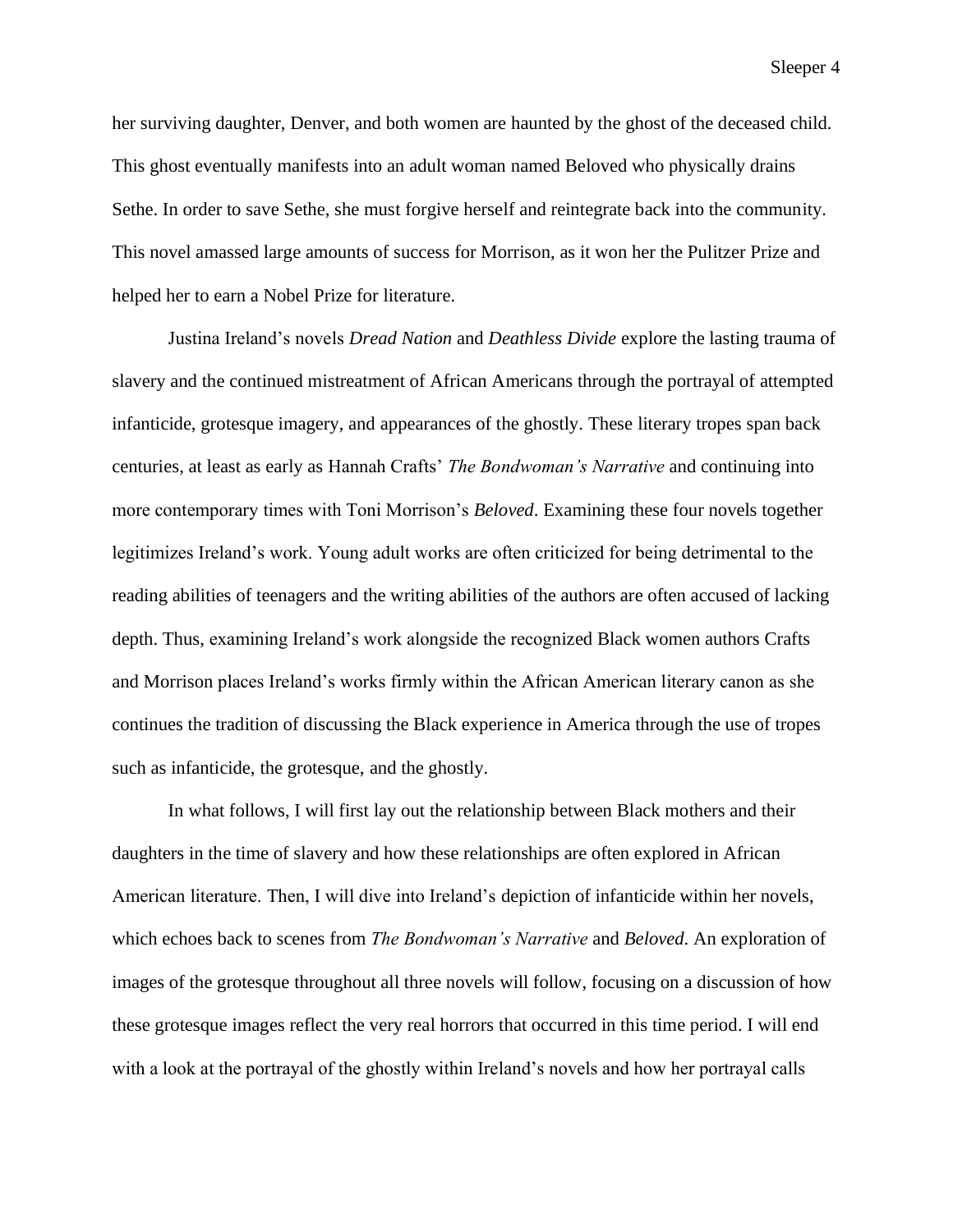upon traditions of African American folklore in which ghosts are helpful entities, as well as Crafts' and Morrison's works, which show how the ghostly is used as a tool to process trauma. Concluding this essay will be an examination of how Ireland's work as a YA series fits within the African American canon.

## **I. Infanticide**

*It was the midwife that tried to do me in. Truth be told, it wasn't really her fault. What else is a good Christian woman going to do when a Negro comes flying out from between the legs of the richest white woman in Haller County, Kentucky? ― Justina Ireland, Dread Nation*

The relationship between Black mothers and their daughters is often explored within African American women's literature, and both infanticide and the absent mother are startlingly common components of those relationships, especially in texts set in and directly after the time of slavery. Ruth Bienstock Anolik, in *American Gothic Literature: A Thematic Study from Mary Rowlandson to Colson Whitehead*, explores the trope of the absent mother within Gothic fiction, discussing how it "most often [signifies] the legal and social powerlessness, and invisibility, of the mother in society and law" (182). This powerlessness is particularly relevant when discussing enslaved mothers, who could not protect their children from the awful conditions in which they lived. The sacred bond of family meant nothing to slaveowners, as "under slavery, family was reduced to its reproductive function and sexuality was an economic, not romantic, issue" (Wester 187). Slaveowners had no qualms about separating families from one another, further emphasizing Black mothers' powerless situation, as they often could not even keep their children. Further, Black women and girls were in a particularly vulnerable position, as their reproductive abilities were taken advantage of. This fear of sexual violence was a prime motivator for Black mothers to go to extreme lengths in the name of protecting their daughters.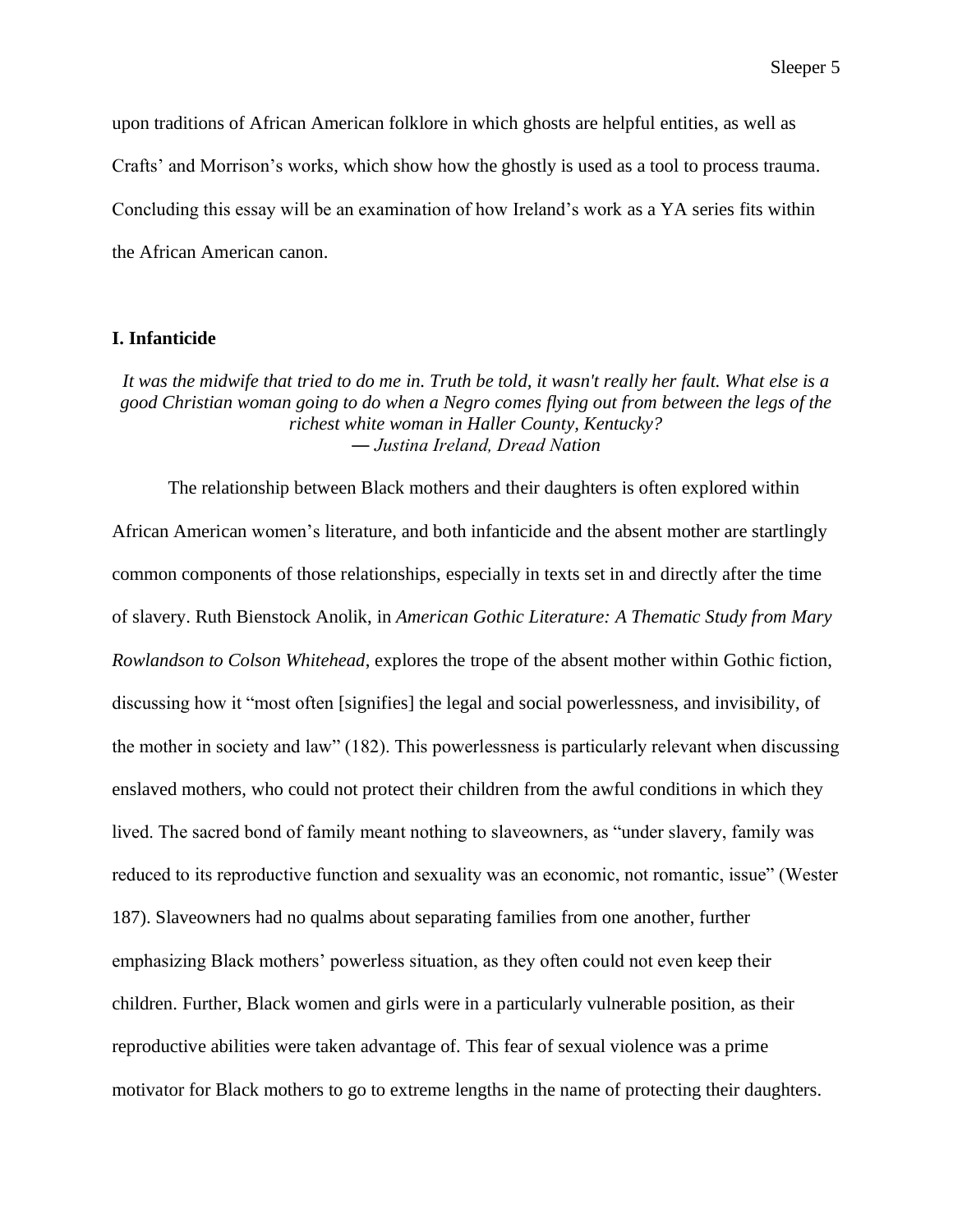Infanticide as a tool to explore the experience of Black mothers in the time of slavery found popularity after the case of Margaret Garner. In 1856, Garner sought to free herself and her family from the bonds of slavery, escaping to Ohio. However, Garner was cornered by marshals who aimed to take her back to Kentucky, an act made legal through the Fugitive Slave Act of 1850. In an act of desperation, Garner attempted to kill her four children and succeeded with her daughter Mary. In the aftermath, many abolitionist writers sought to use Garner's story to gain sympathy from Northern white readers. Sarah N. Roth, in her article "'The Blade Was in My Own Breast': Slave Infanticide in 1850s Fiction," discusses such authors' desires to "portray a child-murdering slave woman in a manner that evoked sympathy for such a character" (174). This sympathy, she concludes, is achieved through emphasizing how infanticide "was not an act of animal aggression, but one of desperation and of loving self-sacrifice" (176). Black mothers in these texts were trapped, unable to protect their children from the horrors of slavery through means other than infanticide, leading them to make such a difficult decision. These women are acting out of profound love for their children, rather than "coldblooded [murderers] making a political statement against slavery" (Roth 170).

One such way in which African American literature explores the Black mother's desire to protect her daughter is through infanticide, which often uses elements of the grotesque and the ghostly to emphasize the deep and lasting trauma that the act inflicts on all parties involved. Ireland's *Dread Nation* opens with the attempted infanticide of the protagonist, Jane: "The day I came squealing and squalling into the world was the first time someone tried to kill me" (Ireland 1). However, rather than the traditional scene of the mother committing infanticide to protect the daughter, it is the midwife who tries to kill Jane. Jane's mother is white-passing, so her having a Black baby would threaten that position. The midwife's motivation, then, is not to protect Jane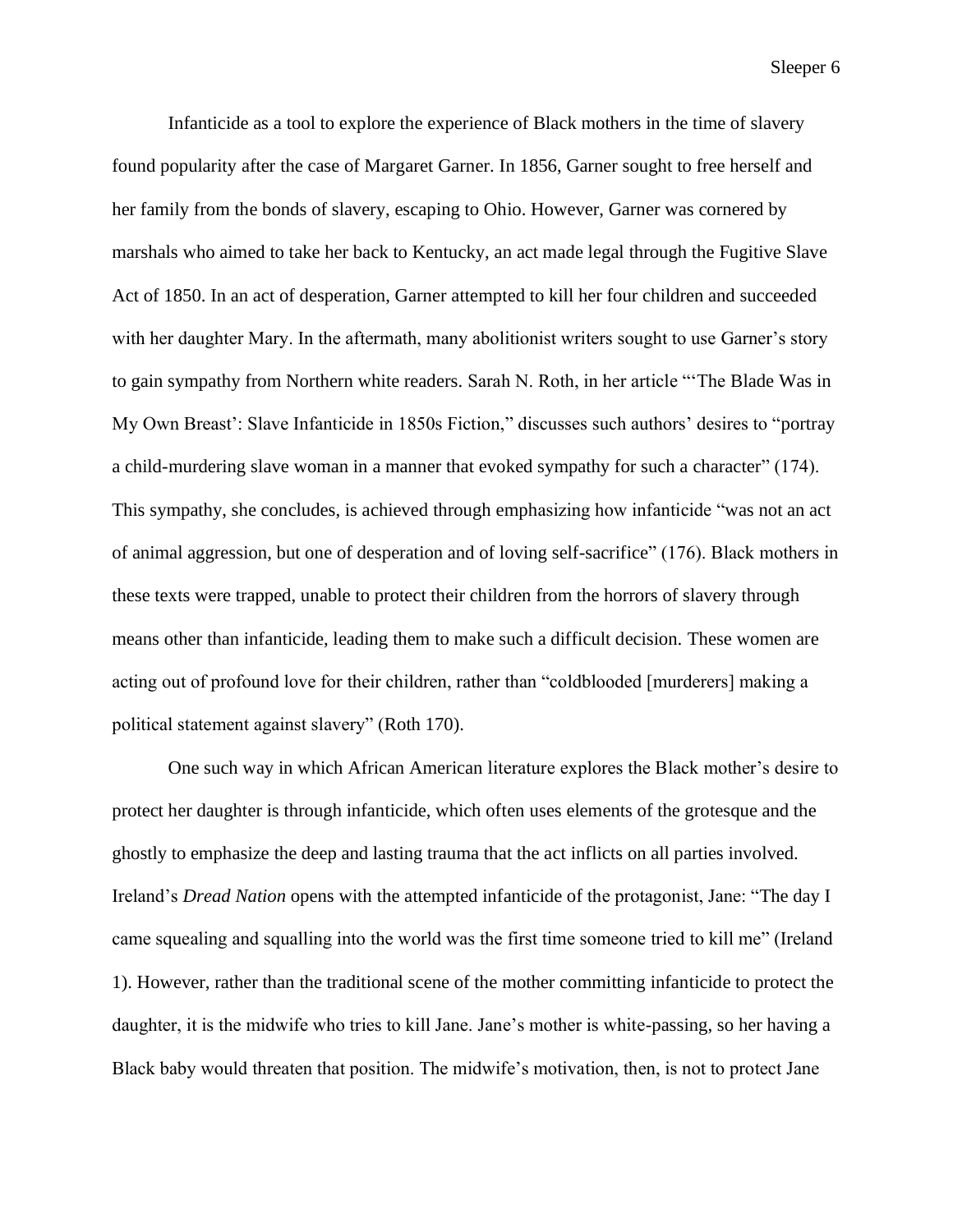but rather to protect her mother's status. Also significant about this scene is its connection to the rise of the undead. Ireland makes a point to note that Jane's birth and subsequent attempted infanticide occur two days before "the dead rose up and started to walk on a battlefield in a small town in Pennsylvania called Gettysburg" (3). Thus, nearly from birth, Jane becomes linked to the undead.

Toward the end of *Dread Nation*, it is revealed that Jane's mother attempts to kill her when she is five. This scene gives the reader a more in-depth look at the trauma caused by this act. Despite her mother thinking that she had forgotten, Jane vividly describes how her mother "put me in my best dress, the white one she'd used for my christening" (395) and asks her to sit in the tub, despite Jane's insistence that "it's too deep" (396). Once Jane begins to lower herself into the water, "Momma had done the rest, lunging toward me and pushing me down, water sloshing all over the fine floor as I went under" (396). Jane's mother has planned this act with care, wanting Jane to wear her best dress. Additionally, Jane's attire paired with the presence of water makes the scene strongly reminiscent of a baptism, turning a horrifying act into a holy experience that is symbolically connected to rebirth. Ireland describes the emotional turmoil that this causes within Jane: "But more than anything I remember the feeling that I had done something wrong, that this was my fault" (396). As a child, Jane does not understand why her mother would try to kill her and concludes that it must be her own fault. In that moment, Jane believes the attempted drowning to be a punishment for the way she acts around her mother's friends and family, or that this is a punishment for being Black when her mother appears to be white. She does not understand that her mother, just as the historical mothers Roth references within her article, is trying to protect Jane from the horrors of the world. Jane notes, "those were in the early days of the undead plague, when a trip into town could mean death by shambler"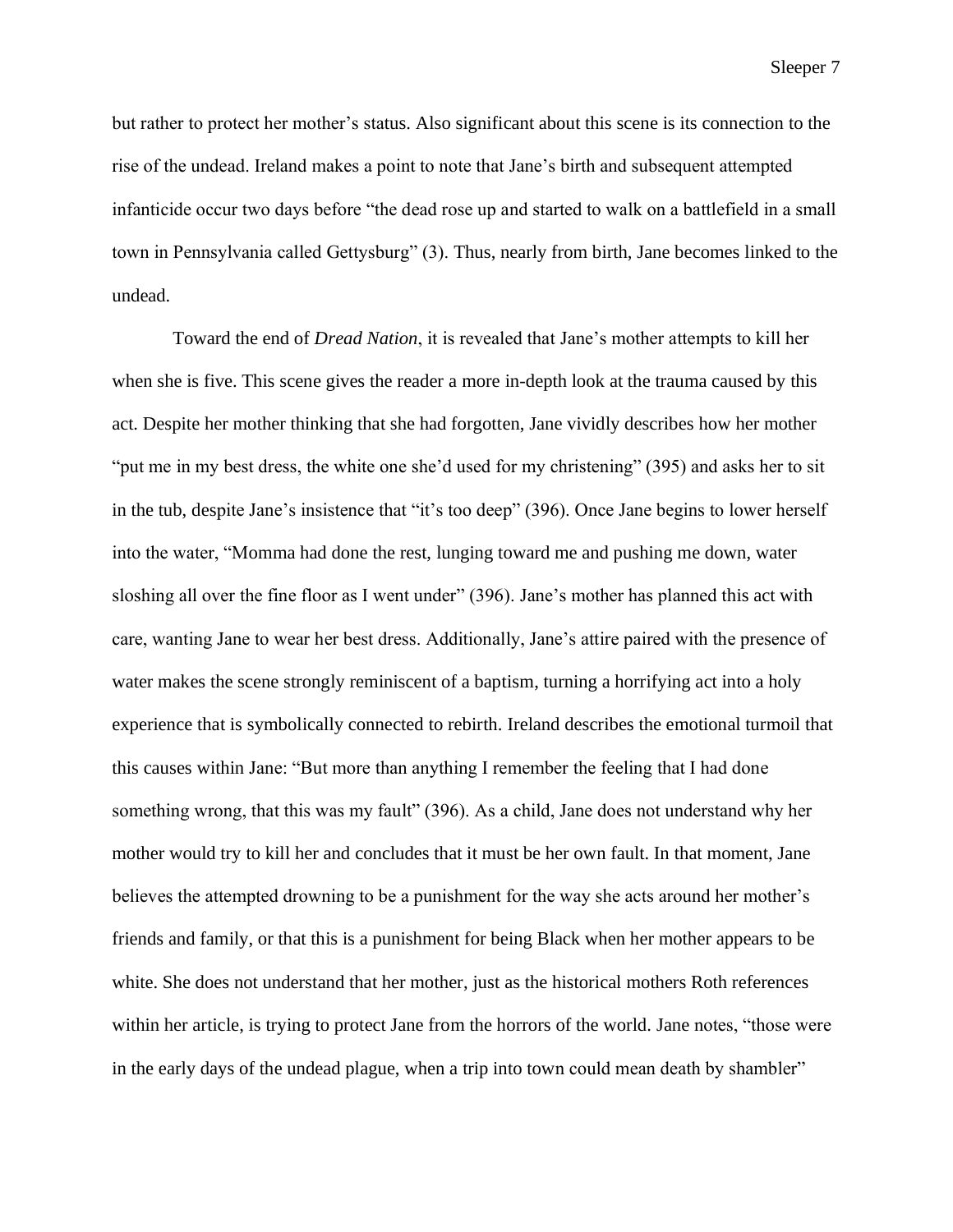(395). Further supporting the claim that Jane's mother is attempting to protect Jane rather than punish her is the emotional state she is in while committing this act. Her mother's voice "sounded so strange, hoarse and broken, more like a bullfrog than my sainted Mamma" and had "a quaver of uncertainty" (396). Her mother is uncertain about what she is about to do, and she is clearly choking back tears. This emotional response proves that Jane's mother is not angry but rather remorseful. The act is not a punishment, but a means of protection.

However, despite her mother's motives, Jane still carries the trauma from that moment. She spends the next several months "in fear of my momma, and I never let her give me another bath" (397). Jane goes on to explain that she is never able to fully trust her mother again. Even years later, the story is still on her mind. Specifically, this story comes to mind when Jane is dealing with the sheriff of Summerland, a white man who causes Jane to feel intense dread. The fact that this memory links the sheriff with Jane's mother suggests the less than ideal standing in which Jane's relationship with her mother exists.

This idea of infanticide as a form of maternal protection occurs in Crafts' *The Bondwoman's Narrative*, spanning two chapters that diverge from the main storyline, told from Lizzy's point of view. Hannah, while serving Mrs. Wheeler, meets up with Lizzy, an enslaved woman working at Lindendale. At this point in the novel, the reader knows the fate of Lindendale's owner, Mr. De Vincent, that he has committed suicide, or was potentially murdered by Mr. Trappe, and the estate has been sold. This storyline, then, should be finished, yet Crafts chooses to bring Lizzy back to tell the tale of the new masters of Lindendale, the Cosgrove family. In a novel that is centered around Hannah's experiences and told almost exclusively from her point of view, having two chapters told from Lizzy's point of view and focused on characters that Hannah has never met is a jarring shift in narrative.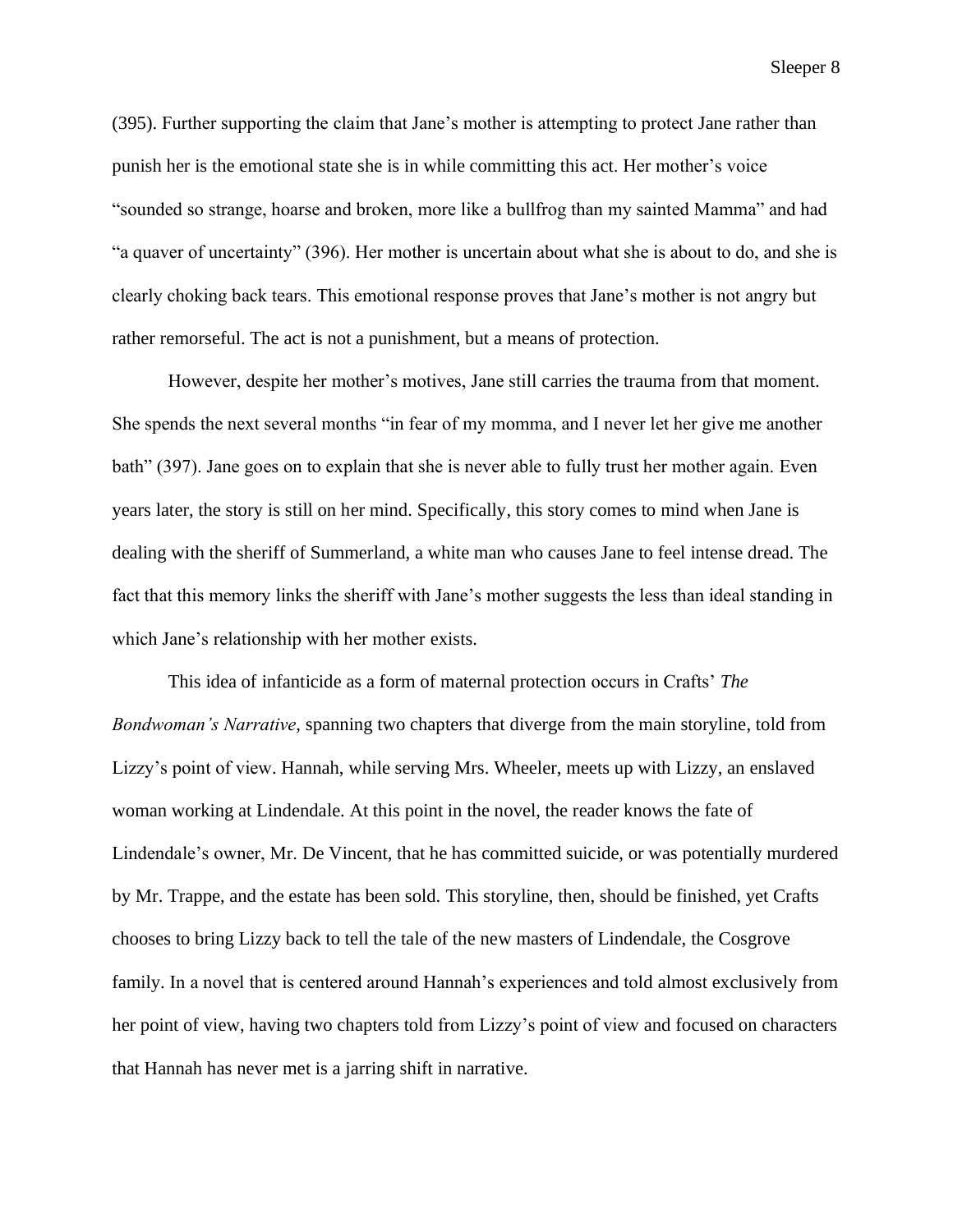Mr. Cosgrove, Lizzy explains, "took a great fancy to beautiful female slaves" and "more than one of these favorites gave birth to children" (Crafts 177). The children of Mr. Cosgrove are treated favorably until Mrs. Cosgrove comes to the estate and finds out about the treatment these women and their children have been receiving. As a result, Mrs. Cosgrove demands for the women to be sold to a slave trader. The women take this news horribly, as they "wept bitterly and implored their master to kill rather than sell them" (182). These women feel that it would be better to die than face an unknown fate with the slave trader. One of the women is so desperate that, with "a wild phrenzied look, and a motion so sudden that no one could prevent it, she snatched a sharp knife which a servant had carelessly left after cutting butcher's meat, and stabbing the infant threw it with one toss into the arms of its father" (182-3). Before anyone is able to react, the mother goes on to kill herself, using her dying breath to pray to God for forgiveness, bringing an emotional end to a cold scene. Much like Jane's mother, the mother within Crafts' novel wants to protect her child from the cruelty of the world and resorts to murder to do so, establishing the link between Ireland's novel and long-held African American women's literary traditions.

Where Crafts mentions infanticide, Morrison centers the entirety of *Beloved* around it, focusing on how this act can be used as a means of protection. Interestingly, Morrison's novel is based on the case of Margaret Garner discussed above. Sethe, a self-emancipated woman, has escaped the harsh and ironically-named plantation of Sweet Home, and she refuses to go back and be subjected to the cruel treatment of Schoolteacher, who runs the plantation. When threatened with the possibility of being brought back, she attempts to kill her four children and succeeds with her oldest daughter. Several times throughout the novel, Sethe discusses her motivation for this act, and each time she insists that she is driven by love and a desire to protect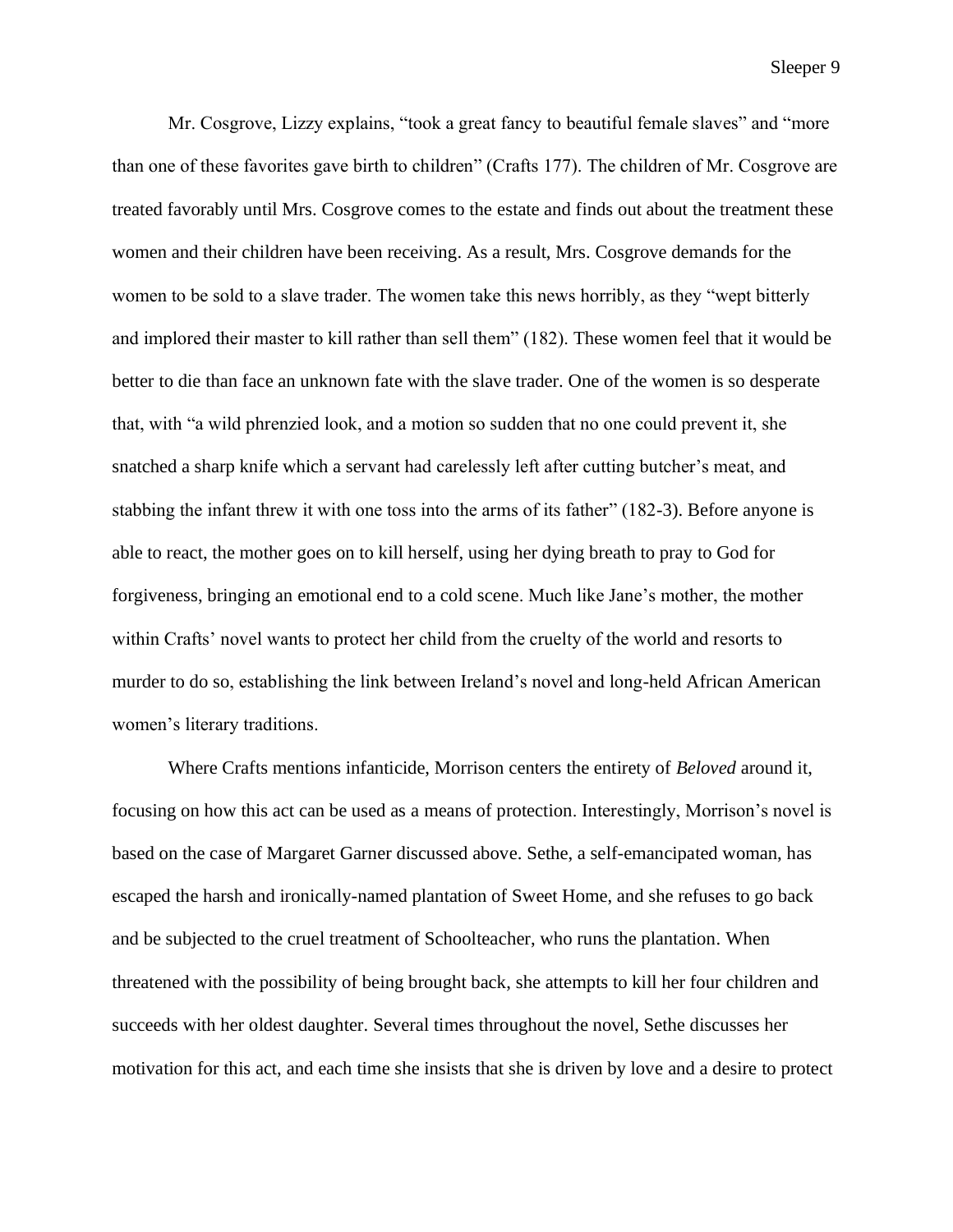her children: "I took and put my babies where they'd be safe" (193). Further, Paul D, Sethe's brother-in-law and potential lover, acknowledges that Sethe "wanted for her children exactly what was missing in 124: safety" (193). Sethe wants her children to be safe, but Paul D notes that 124, the place where she lives, simply is not that. When Paul D questions whether or not she believes that she has done the right thing, Sethe defends her actions by saying, "they ain't at Sweet Home. Schoolteacher ain't got em" and "it's my job to know what is and to keep them away from what I know is terrible. I did that" (194). Sethe may feel guilt over what happens to her daughter, but she firmly believes that Beloved is safer dead than she would have been living at Sweet Home. Just as Jane's mother wants to protect her from the undead, Sethe wants to protect her children from the monsters of Sweet Home. This action, for both mothers, is one that is clearly done out of love, as demonstrated by Jane's mother's clear reluctance to go through with killing her daughter and Sethe's immense guilt after the fact.

Ireland's work further parallels Morrison's in her depiction of how surviving children react to the knowledge that their mothers tried to kill them. Much like how Jane's near infanticide has had a lasting impact on her, Denver, too, shows lasting trauma. When confronted with Sethe's actions, Denver goes deaf, unable to hear the truth: "Even when she did muster the courage to ask Nelson Lord's question, she could not hear Sethe's answer, nor Baby Suggs' words, nor anything at all thereafter" (121). Denver is unable to hear anything for two years after this incident, all because of a question asked to her by Nelson, a classmate of hers. She is so in denial, so unable to accept that her mother would kill her own children, that she makes herself physically incapable of hearing the words. Further, Denver is unable to discuss this incident with her mother, just as Jane allows her mother to believe that she does not remember nearly being drowned, avoiding any conversations about it.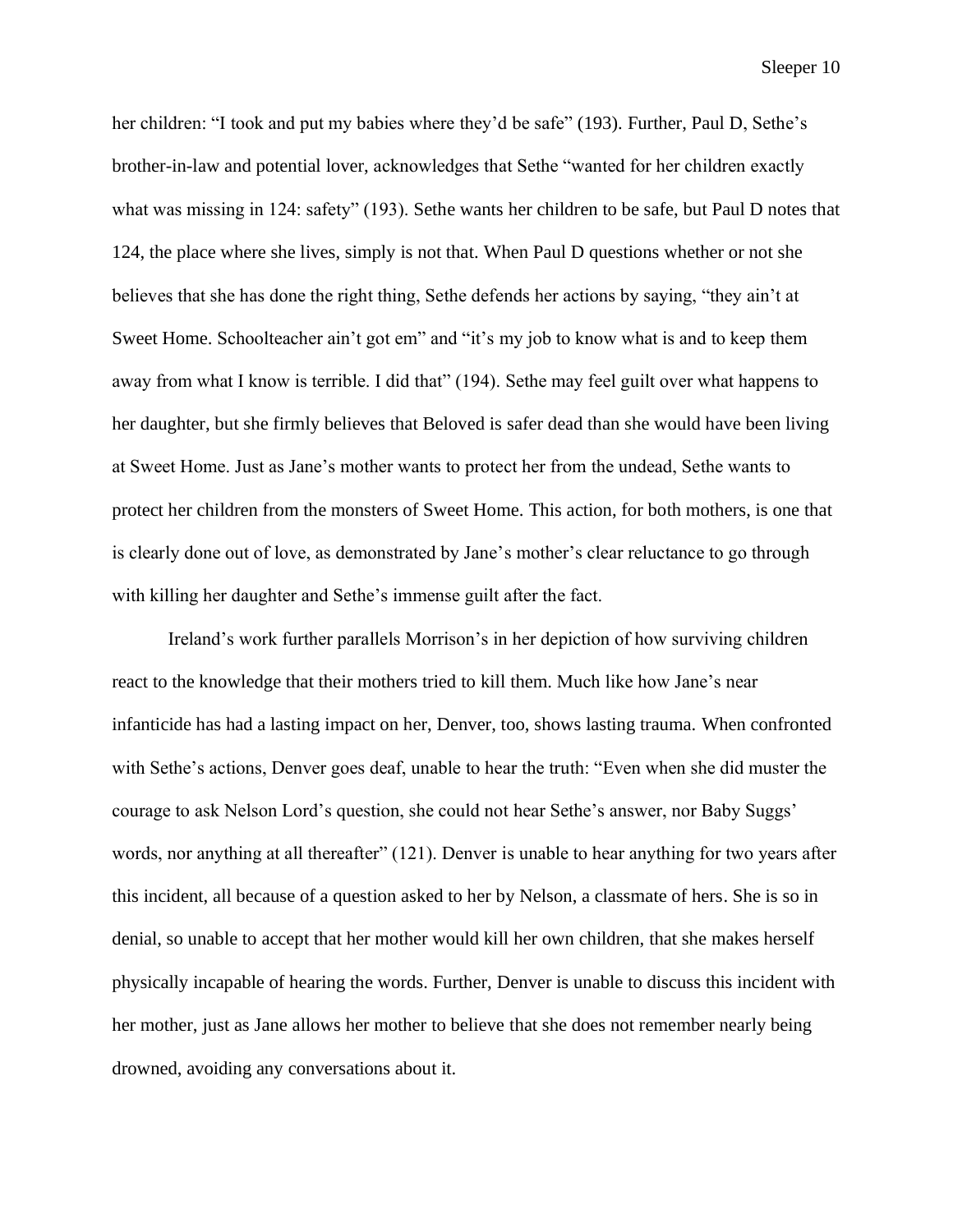## **II. The Grotesque**

## *But all of that was dashed to hell two days after I was born, when the dead rose up and started to walk on a battlefield in a small town in Pennsylvania called Gettysburg. ― Justina Ireland, Dread Nation*

The grotesque in African American literature further highlights the mistreatment of Black people in America, particularly accenting the physical brutality committed by the white population. In Ireland's work, the main source of the grotesque comes from the presence of the undead, whose senseless violence is compared to that of the white people. *Deathless Divide* in particular is rife with these comparisons. Jane comments, "Trying to talk sense to this group of enraged white folks is the silliest thing I've witnessed in a spell. It's like watching someone try to reason with the dead: dangerous and an absolute waste of time" (109) and describes how the white men of Summerland, a Western town driven by racist principles, "scream their rage out over their inability to kill a girl. It is monstrous, and yet another reminder that the dead are not the only threat in this world" (133). In this moment, the white people of Summerland are angry because they believe that Jane is to blame for the undead that have overrun their town, and they are campaigning to have her executed. These kinds of comments are often framed as insights from Jane. The white people that she has encountered, especially the white men, show a pattern of not just violence, but *senseless* violence. Much like the undead roaming the earth, there is no reasoning with them or changing their ways. Further, the undead are used as a means to oppress the Black population.

This comparison of white people to the undead is complicated by the parallels that the undead also share with Black people. Most significantly, the undead are exploited for their labor within the town of Summerland. These undead are being used to generate electricity for the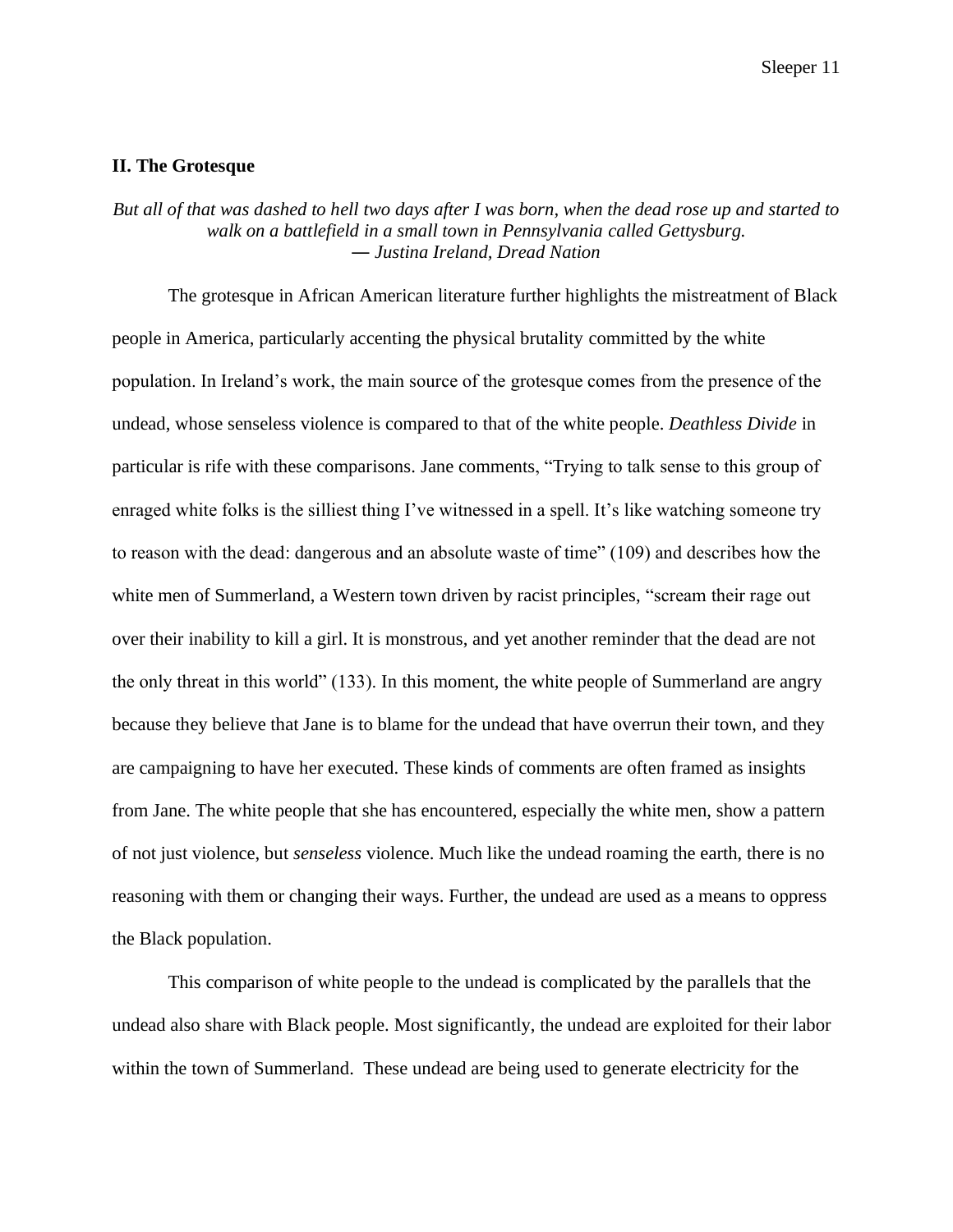town: "Before me is a giant, rolling shambler cage. And in the cage: at least fifty shamblers, running toward an old Negro man sitting in a chair, dozing, the shamblers turning the cage like a giant, metal wheel" (Ireland, *Dread Nation* 303–4). Interestingly, this scene shows a Black man being used for bait, encouraging the undead to run. Gideon, a white man living in the town, notes that its white inhabitants believe "the undead, like the Negro, were put here to serve whites, and that it's our place to guide, but not to labor" (311). Whereas the Black characters of Ireland's novels often note parallels in the undead and white populations through their violent actions, it would seem that the inverse is also true: the white characters see the undead as Black. They feel that the undead and Black populations are of the same social status, meant to serve their white superiors. This parallel mirrors the origins of zombie lore, which traditionally surround the anxiety of slavery. As Elizabeth McAlister explains, "the zombie represents, responds to, and mystifies fear of slavery." Further complicating the parallels between white people and the undead is the complicit nature of the undead. They are often described as seeming to be waiting for orders. This, the reader learns in *Deathless Divide*, is a product of a failed vaccine created by the white scientist of Summerland, Gideon. In the presence of those vaccinated, the undead become pacified and follow the lead of the vaccinated persons. Thus, these grotesque creatures mirror both the Black and white populations, highlighting the violence that white people inflict as well as the forced labor and perceived submissiveness of Black people.

While zombies are not necessarily abundant within African American literature, grotesque imagery is, particularly when describing horrors surrounding slavery and Reconstruction, establishing a pattern that Ireland's work calls back to. Within Crafts' novel, the most notable grotesque imagery surrounds the linden tree of Lindendale, the home of Hannah's first master. This tree has "had its roots been manured with human blood" many "slaves had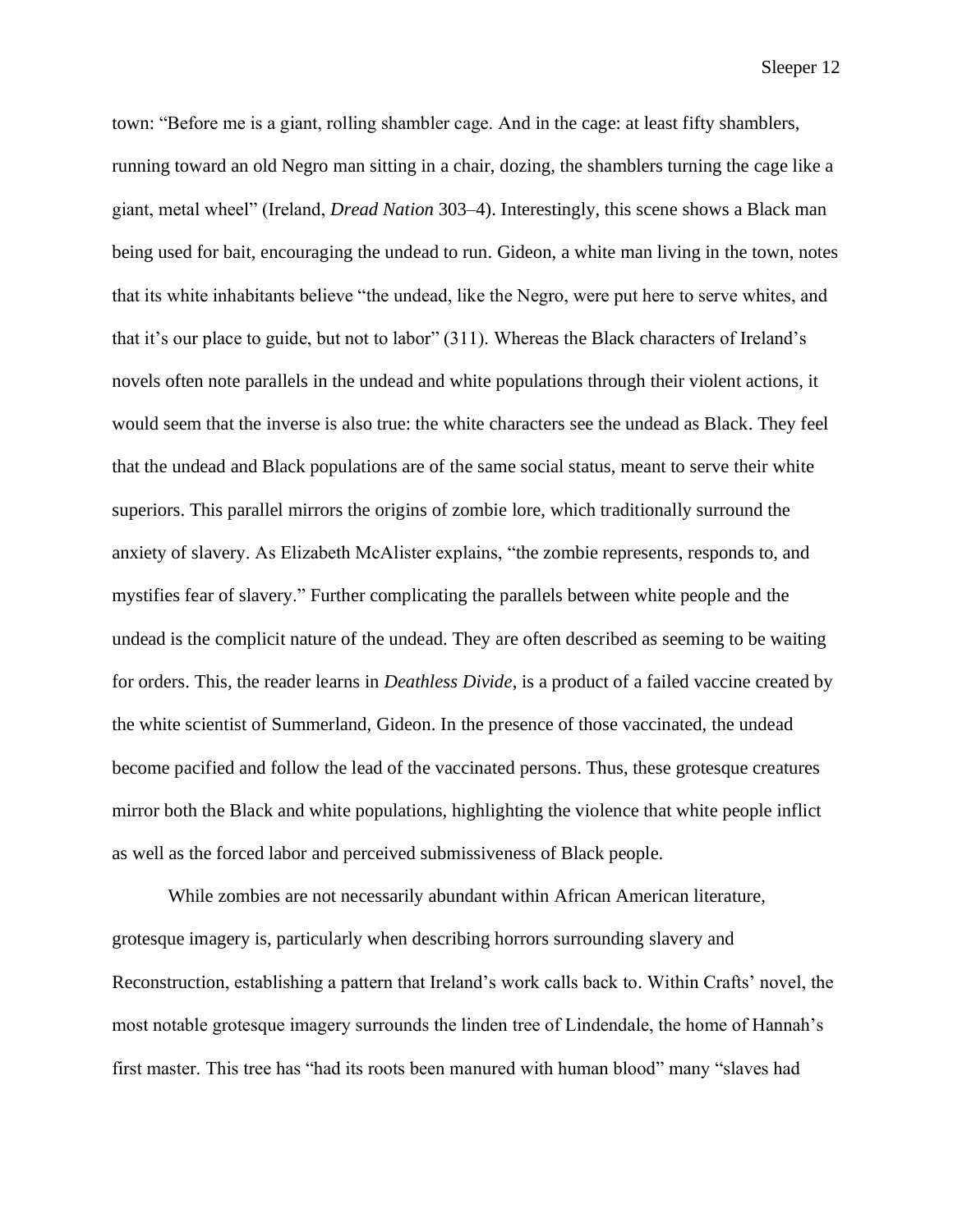been tied to its trunk to be whipped or sometimes gibbeted on its branches" (21). Of these victims, Rose's story is the most well-known to the enslaved people living on the plantation. Spread across four pages, Crafts tells the tale of Rose, an enslaved woman who was particularly close to the De Vincent family. The owner, Sir Clifford, orders Rose to kill her dog and when she refuses, he has them both hung upon the linden tree in a torture device called a gibbet for days. So long is Rose left there that "her rigid featured assumed a collapsed and corpse-like hue and appearance, her eyes seemed starting from their sockets, and her protruding tongue refused to articulate a sound" (Crafts 23). Rose, with her "decayed" skin (24) and her "delicate limbs" which were "rigid in the cold embrace of death" (25), evokes zombie-like imagery. These horrifying descriptions are used as a means to emphasize Sir Clifford's capacity for evil, as he is willing to treat even his most respected of enslaved workers in this way.

Rose is also significant in that she has cursed the house with her dying breath, and this curse will bring about the downfall of the Clifford family and the family that inhabits Lindendale after them, the Cosgroves. This position of simultaneous suffering and power mirrors the zombies of Ireland's work. In her life, Rose is subjugated to the whims of Sir Clifford: she is the wet-nurse for his children; her own children have been sold off against her wishes; and Sir Clifford even attempts to get rid of her dog, her last remaining connection to her daughter. However, in her death, Rose finds the power to finally strike back against her master. As Russ Castronovo points out, there is a "link between ghosts and freedom" and Crafts "suggests the spirit as a plane beyond a master's control" (205). This is particularly interesting as Sir Clifford, too, holds a curse over the house. However, this curse is not taken nearly as seriously as Rose's, further emphasizing her position of power. Just as the undead of Ireland's novels embody a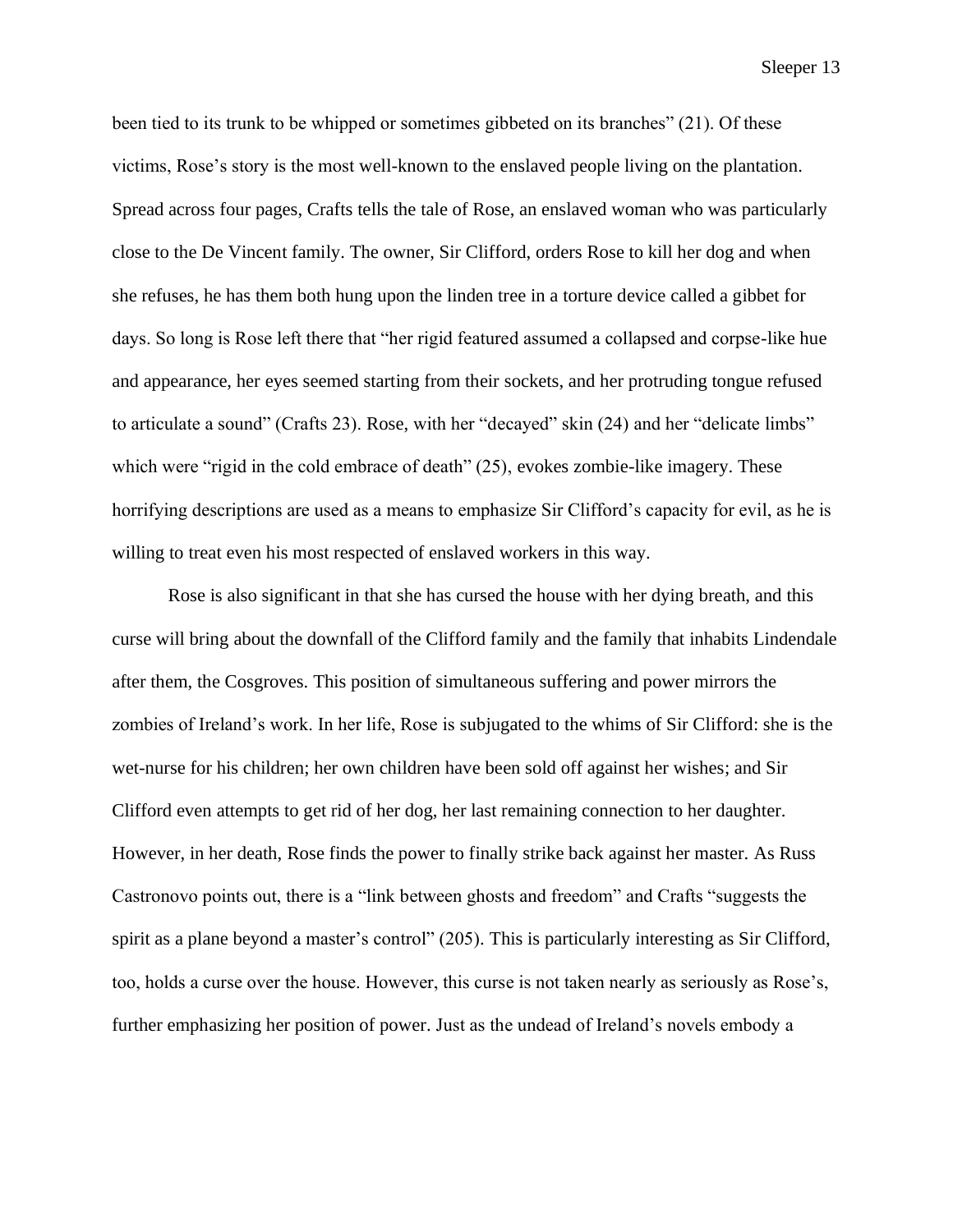paradoxicl stance of power and powerlessness, there is a contradiction in Rose's simultaneous slave status and power over Lindendale.

Morrison's novel, too, emphasizes the violent nature of white people through grotesque imagery and zombie-like figures. The main source of the grotesque within Morrison's novel comes from the scars on Sethe's back. She explains to Paul D that the white men working on Sweet Home sexually assaulted her: "They took my milk. That's what they came in there for. Held me down and took it. I told Mrs. Garner on em. She had that lump and couldn't speak but her eyes rolled out tears. Them boys found out I told on em. Schoolteacher made one open up my back and when it closed it made a tree" (Morrison 19–20). Sethe gains these scars in a brutal whipping she receives after telling Mrs. Garner, the owner of Sweet Home, that the white men on the farm had sexually assaulted her. Specifically, the men "took [Sethe's] milk" (20), and this point is important enough that Sethe repeats it twice. Where Paul D is concerned that Sethe was beaten while she was pregnant, Sethe is far more worried about whether or not she will be able to provide milk for her daughters and the humiliation of being assaulted in this way. The trauma surrounding this incident is Sethe's prime motivator for attempting to kill her children when faced with the threat of returning to Sweet Home after they have escaped.

Further, Morrison creates a zombie-like figure with the title character, Beloved. Although Beloved starts the novel as a simple ghost haunting Sethe and her family, she soon manifests into a flesh-and-blood figure, making the demands of a living human. Paul D, at the start of the novel, manages seemingly to scare the ghost away, but shortly after doing so, Beloved arrives. Sethe, immediately upon getting close enough to see Beloved's face, feels the intense need to urinate, which she compares to "flooding the boat when Denver was born," observing that "there was no stopping water breaking from a breaking womb and there was no stopping now" (Morrison 61).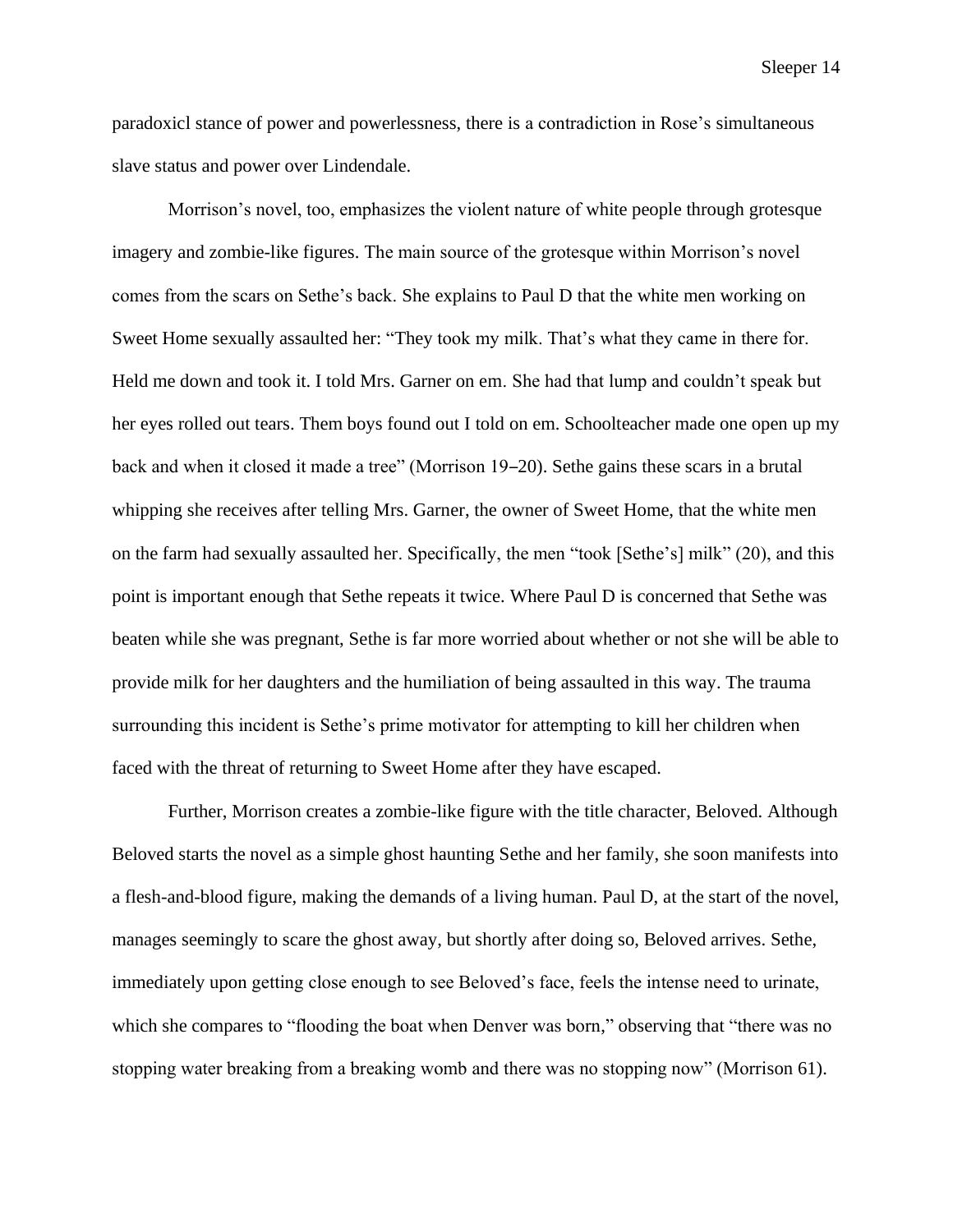Thus, Beloved's arrival at 124 is a sort of rebirth. Although Beloved captivates the occupants of 124, it quickly becomes clear that Beloved is a dangerous, all-consuming force. Much like zombies, Beloved has an insatiable appetite. She is hungry for stories, constantly demanding them from Denver and Sethe. Storytelling is how Denver calms Beloved down when Sethe is at work, and this pastime allows the girls to bond. Denver notes how she uses the stories as "a net to hold Beloved" (90) and "Beloved's alert and hungry face" helps her to feel "how it must have felt to her mother" (91). Thus, though telling Beloved stories, Denver is finally able to look past herself and emphasize with how much Sethe has gone through.

However, it is Beloved's hunger for food that is most zombie-like. After Beloved has successfully isolated Denver and Sethe, as Sethe has quit her job and Beloved has driven Paul D away, the women of 124 run out of money and cannot buy groceries. Interestingly enough, despite the fact that Beloved "whined for sweets" constantly, she was "getting bigger, plumper by the day" (281). Meanwhile, Sethe is skinnier than ever, as "the flesh between [Sethe's] forefinger and thumb was thin as china silk and there wasn't a piece of clothing in the house that didn't sag on her" (Morrison 281). This direct contrast between Sethe's weight loss and Beloved's weight gain suggests that Beloved is feeding off of Sethe, gaining strength from her as mother weakens.

The grotesque violence and imagery of decayed figures makes sense within the context of the setting of these novels, particularly *Dread Nation, Deathless Divide,* and *Beloved* as each of these works take place during Reconstruction. Reconstruction, an era immediately following the Civil War, spanned from 1865 to 1877. During this time, many were hopeful that Black Americans would be granted rights; however these progressive thoughts were met with a lack of true effort from President Johnson (Blight 44). Further, white Southerners, in the wake of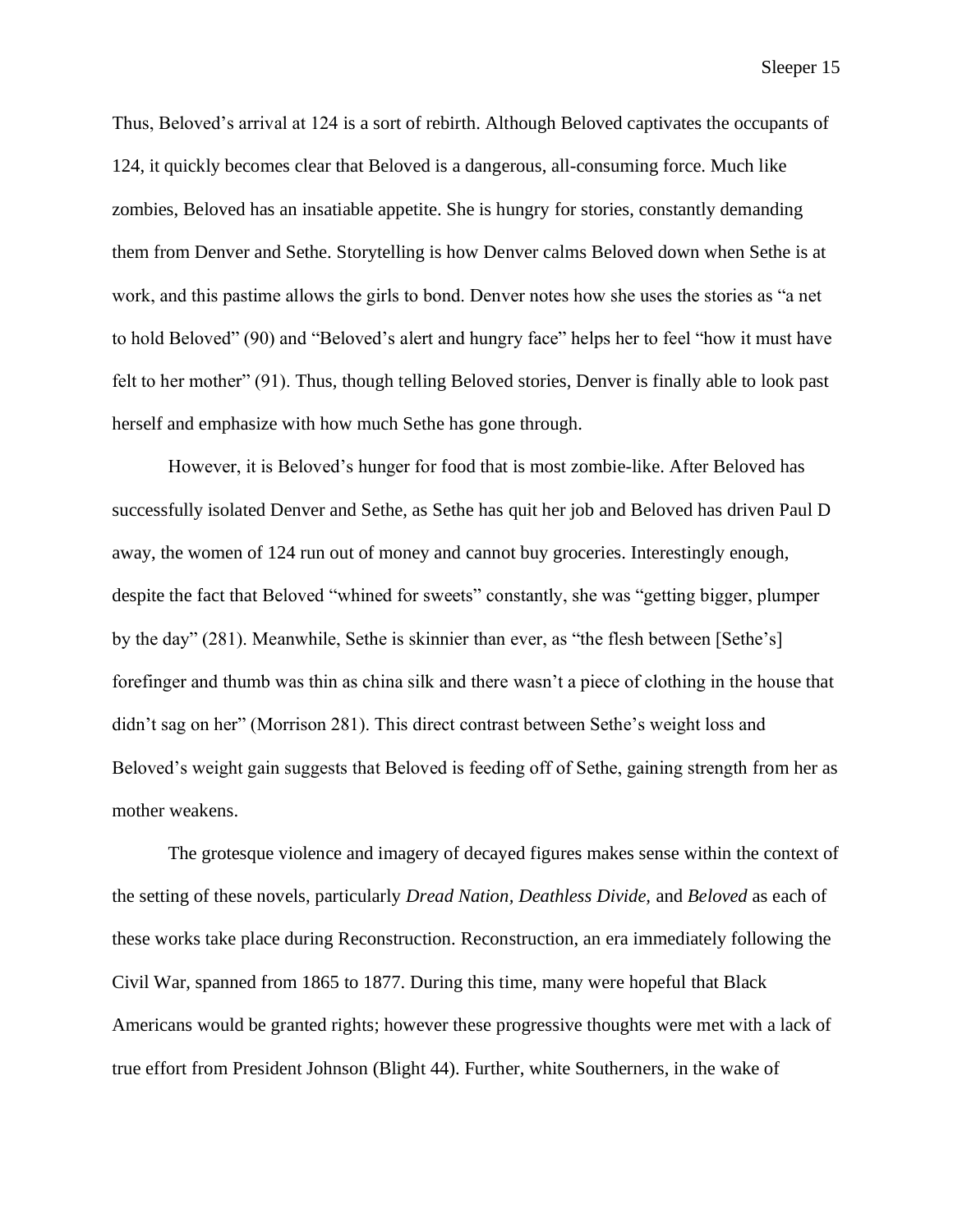Johnson's leniency, quickly grew violent toward the recently freed Black population. Carol Anderson, in describing the South during the time of Reconstruction, notes that there were "decomposing black bodies hanging from limbs, rotting in ditches, and clogging the roadways" (17). She goes on to discuss how horrific crimes such as murder and rape were not punished provided the perpetrators were white and the victims were Black. The presence of death and decay was prominent, as Black people were being lynched at staggering rates, and this imagery is reflected across all four novels, through each author's use of zombies and zombie-like creatures. Crafts sets her novel in her equivalent of present day, but Morrison and Ireland are both contemporary authors choosing to return specifically to the period of Reconstruction decades later, suggesting the significance of this time period for these authors. Further, both authors are returning to this time and using the grotesque to emphasize the violence inflicted on Black bodies. As Susan Corey notes, the grotesque can be used to confront the reader "with the shocking 'otherness' of the slave experience, with [white] complicity in this tragedy, and with the consequences of attempting to set aside or forget this aspect of our national history" (107). The zombie-like imagery and detailed descriptions of violence force the reader to confront the white cruelty so prevalent in that time period. Further, grotesque and Gothic imagery is common when Black authors discuss this time period, as the Black experience "holds horror enough for the slave to make the tale gothic without embellishment" (Wester 56). That is to say, the eras in which Crafts, Morrison, and Ireland choose to write within lend themselves perfectly to the grotesque imagery that each author utilizes.

#### **III. The Ghostly**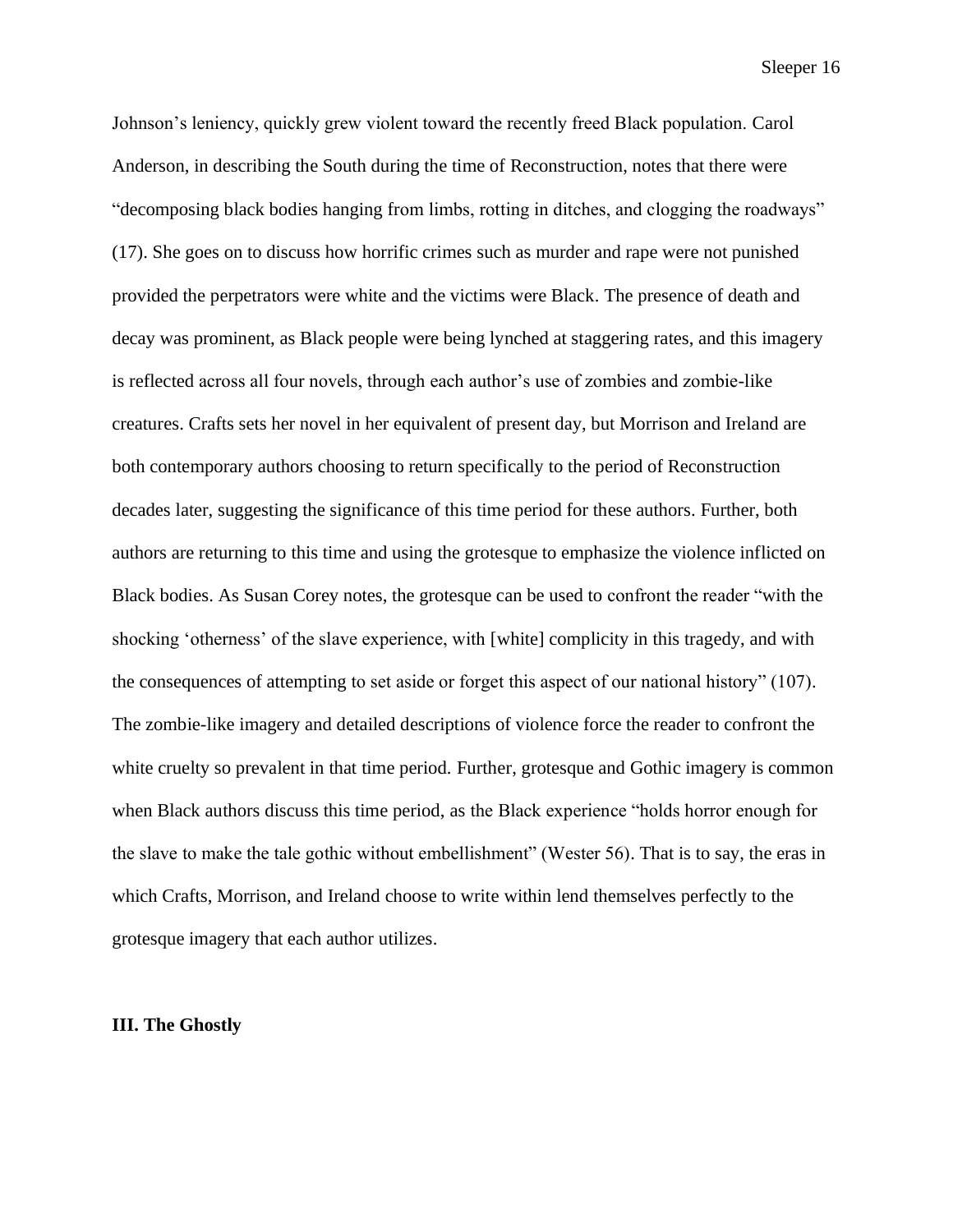*Haints are a real thing. I saw them when I was younger, out in the bayou. Ghost lights that will lure you to your death, angry spirits that got unfinished business, and the kind ones who will give you a gentle nudge when you need it. ― Justina Ireland, Deathless Divide*

It is within Ireland's *Deathless Divide* that Ireland first introduces ghost stories as well as ghostly manifestations. Within these ghostly encounters, there is a reoccurring theme of said ghosts leading Black people to freedom. Jane, for example, recalls a story told to her by Auntie Eve, one of the Black women working at Rose Hill, about a ghost leading her to safety shortly after the rise of the undead: "The story from there would change depending on the mood Eve was in [. . .] Either way, the ending of the story was always the same: Eve's haint had saved her life, since the undead swept through the plantation that same night" (172). Jane grows up hearing stories from her Auntie Eve about a ghost who leads Eve to safety, and these are the stories that her mind turns to after seeing Jackson's ghost for the first time. Jackson is Jane's former lover whom she has had to kill to keep from turning into a shambler. This sets up the premise that Jackson's ghost will serve a similar purpose for Jane, helping her find her freedom. At the same time, Auntie Aggie responds to Eve's story by asserting that Eve "didn't see no ghost. The girl's got guilt weighing her down. That's what happens when you go on living while so many folks you knew died" (172). In Aggie's eyes, ghosts are nothing but a physical manifestation of survivor's guilt. This idea, too, fits well with Jackson's ghostly purpose, as his primary function is often to help Jane process her guilt regarding her role in Jackson's death, as she is indirectly responsible for his getting bit and directly responsible as she shoots him to prevent him from turning. Jane, for a time, finds solace in Callie, a survivor who nurses Jane back to health after she has been bitten by a shambler, temporarily putting Jackson's visits to a halt: "I even told her about my heartbreak over Jackson, and my visions of him nearly disappeared" (325). When Jane deals with her pain in a healthy manner, talking it through with a close friend, her visions of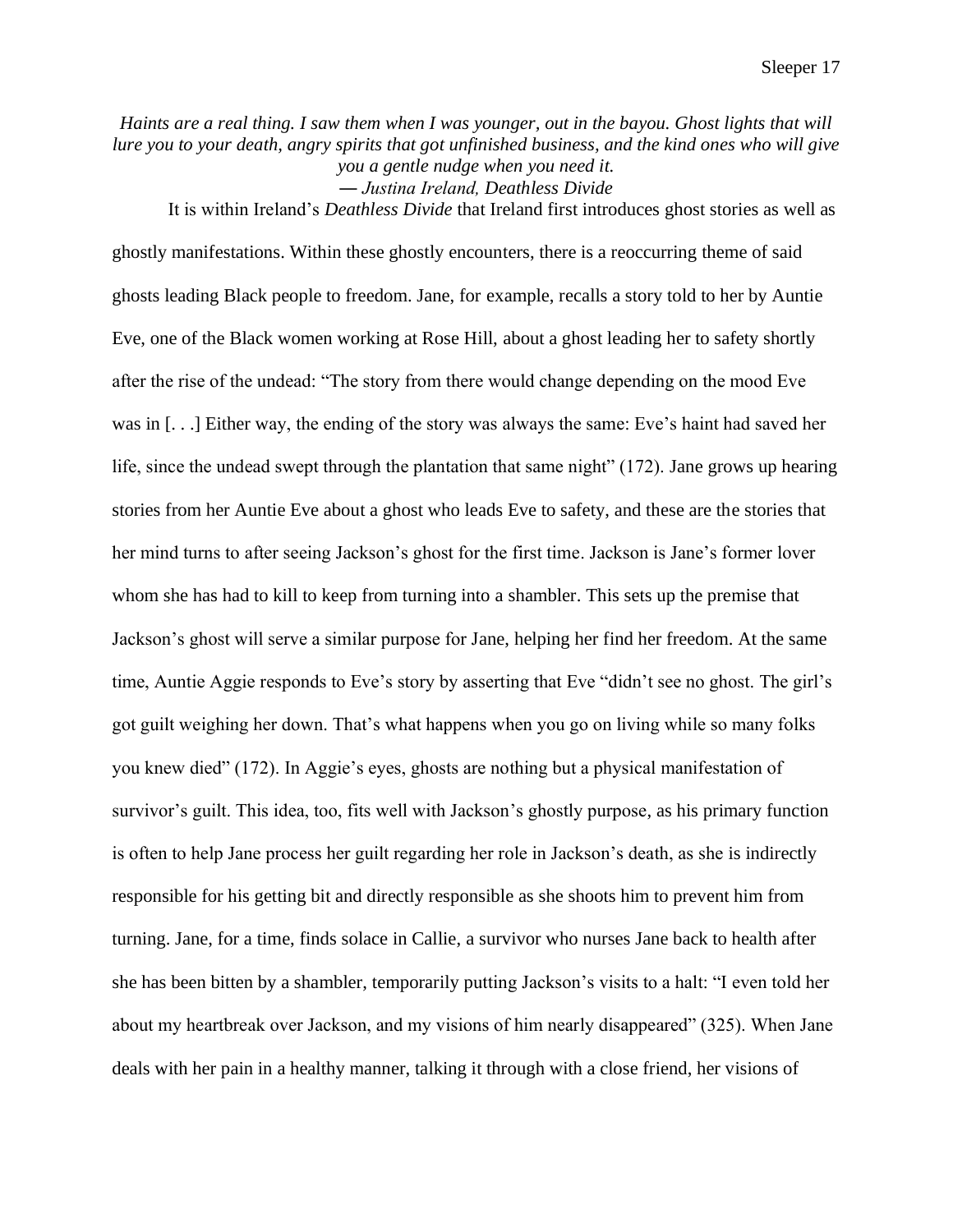Jackson nearly disappear. Jane's relationship with Callie becomes romantic, and for the first time since Jackson's death, Jane appears to be content.

It is only once Jane finds herself on the path of revenge that Jackson's ghost returns. He even outright tells Jane, "Why do you think I've been following you here there and everywhere? You just don't want to face it, the fact that what Gideon Carr did to you had consequences beyond your control" (448). Gideon injects Jane with a vaccine, causing the undead to behave strangely around her, causing Jackson to be surprised by said strangely behaving undead, leading to him being bitten. Jane feels intense guilt, and the only way she knows to ease these feelings is to hunt down and kill Gideon. This, of course, is both morally wrong and self-destructive, as Jane is willing to go to any lengths to kill Gideon, including pushing everyone that she is close to away. Jackson's purpose, then, is to help her cope with her feelings is a more productive way and lead her off of this destructive path. Further solidifying this is Jackson's final appearance, in which he appears to Jane wearing "white head to toe, fairly gleaming against the smoky backdrop of the lab" (523). Here, Jane has the choice to chase after Gideon and kill him, or save Katherine, who is stuck in a burning down lab. Jackson encourages Jane to finally let go of her revenge and save her best friend, which Jane does. From this point on, Jane is no longer haunted by the ghosts of her past, which is cemented in the last chapter of *Deathless Divide*. Jane has recently learned that her Auntie Aggie has passed away and blames her mother for this unfortunate event. However, Jane does not let herself dwell on this: "For a moment I imagine I am wrapped once more in Auntie Aggie's soft embrace, but the moment fades, and I am a little glad. I have had enough of being haunted" (551). This moment symbolizes Jane's ability to move on from her past. Rather than agonizing over Auntie Aggie's fate or plotting revenge against her mother, Jane chooses to move forward with her life.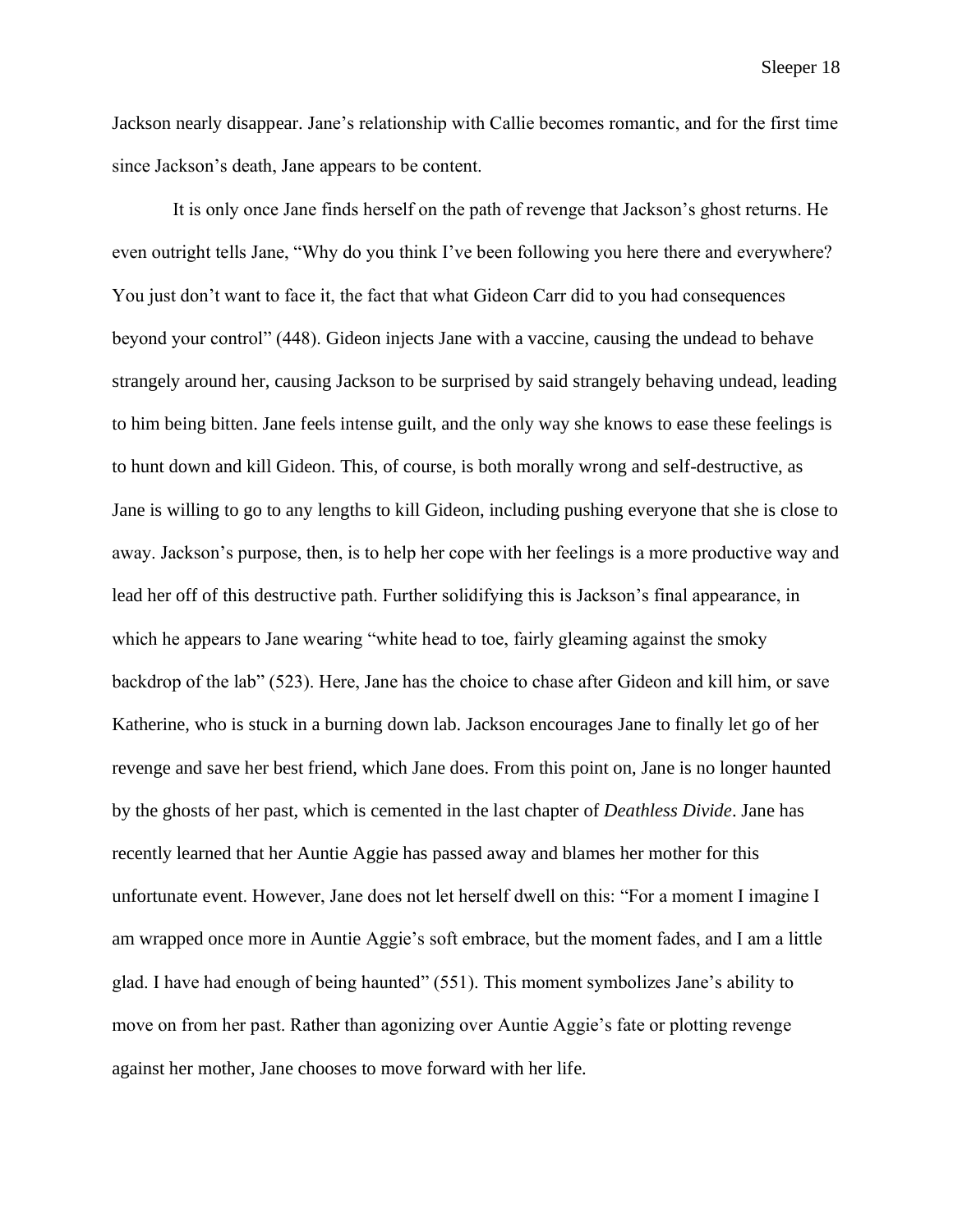Ireland's novels follow the African American literary tradition of portraying ghosts in a helpful light. Using ghosts as a way to lead Black people to freedom is very similar to the role of ghosts within traditional African American folktales, where ghosts would "often befriend the living and bequeath riches on them" (Gates and Tatar 98). Further supporting this link is Hannah Crafts' work, where such supernatural presences are simultaneously helping Black people while also terrorizing white slave owners. Much has been said on Crafts' use of the ghostly in her novel. Russ Castronovo discusses the portrayal of ghosts within Crafts' novel as being "real persons disappeared by slavery and substantiate memories threatened by auctions, family separation, and social death" (196). Additionally, he notes how ghosts are connected to freedom. Rachel Teukolsky reaffirms this connection as she points out that, while surrounded by Gothic paintings, "Hannah revels in the freedom from her body, in what seems a distinctly Enlightenment vision of the self as a 'rational being' freed from the material burdens of race, gender, or poverty" (515). The Gothic, Teukolsky and Castronovo argue, provides a sort of power for Black authors and the characters they create. However, where Hannah and other Black characters are able to find power and enlightenment within the ghostly, the white characters of Crafts' novel often fall victim to the Gothic.

One such instance of the ghostly being used to punish white characters can be seen with the Rose's curse on Lindendale, as discussed above. When Hannah leaves Lindendale, she finds herself on another plantation owned by the Henry family where the reader is once again introduced to supernatural occurrences. The ghost residing at the Henry household, however, is particularly unique in that it is not the spirit of a dead person but rather a man, very much alive, who is using the cover of a ghost to hide on the plantation, preparatory to escaping from slavery. The key players of this plot are Charlotte, a Black woman working for the Henrys, and William,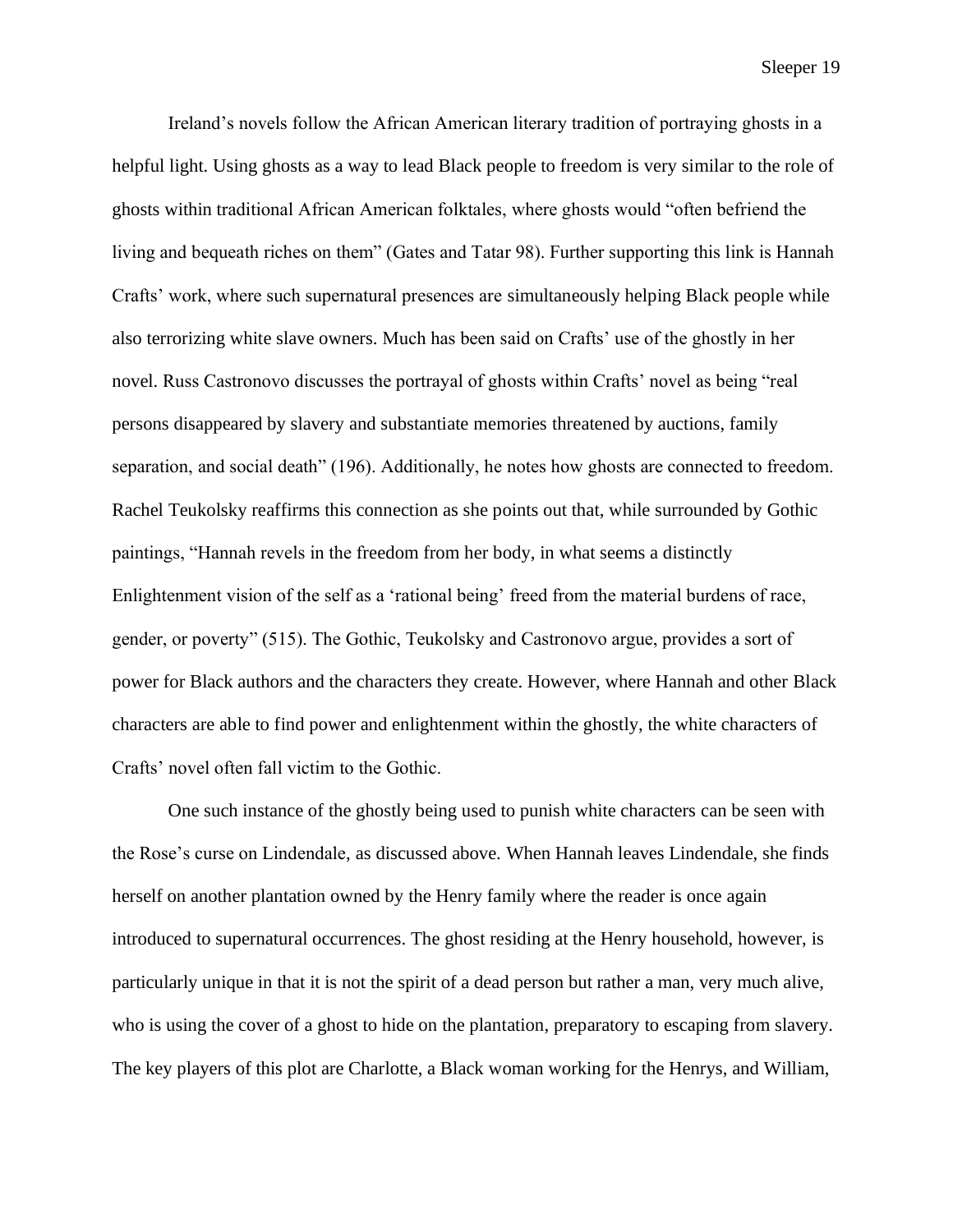a Black man from a neighboring plantation. Charlotte and William are married, but when William is faced with the threat of being sold and thus separated from Charlotte, he decided to flee, hiding in Charlotte's cabin. The other enslaved people believe William to be a ghost, and become so afraid that they refuse to leave their own cabins at night: "not a servant could be persuaded to leave the house after dark on any emergency" and "an infant that had been sick a long time actually died very suddenly one night, and its mother preferred to lie with the cold stiff corpse [. . .] untill morning, to getting up and alarming the house" (Crafts 136). Consequently, William does not have to worry about the snooping of others as they are too afraid to be curious. Thus, William uses the cover of these ghost stories to his advantage, successfully hiding away until he and Charlotte are able to run away together.

The element of the ghostly is also heavily featured within Morrison's *Beloved*. Much like the ghosts of folklore, *The Bondwoman's Narrative*, and *Deathless Divide*, the ghost of Beloved is ultimately a helpful entity. Beloved helps Sethe, Paul D, and Denver find their own sort of freedom in moving on from the trauma of the past. Before Beloved returns from the dead, Sethe, Paul D, and Denver are unable to confront their past traumas. As a result, they cannot live happily in the present. Denver, on the other hand, is holding onto the fear she has received from her mother. As Harold Bloom notes, "although Denver was born free, she too is enslaved—by the isolation of the house and her mother's haunted memories" (21). The trauma Denver faces is generational, passed down from her mother, as Sethe refuses to confront the pain from her past, hence why she is unable to leave the yard. Denver also holds fear of her mother, specifically what Sethe is capable of. This manifests itself with Denver's temporary deafness, a defence mechanism Denver uses to avoid hearing Nelson talk about how Sethe has killed Beloved. Interestingly, the first thing that Denver hears after going deaf is "the sound of her dead sister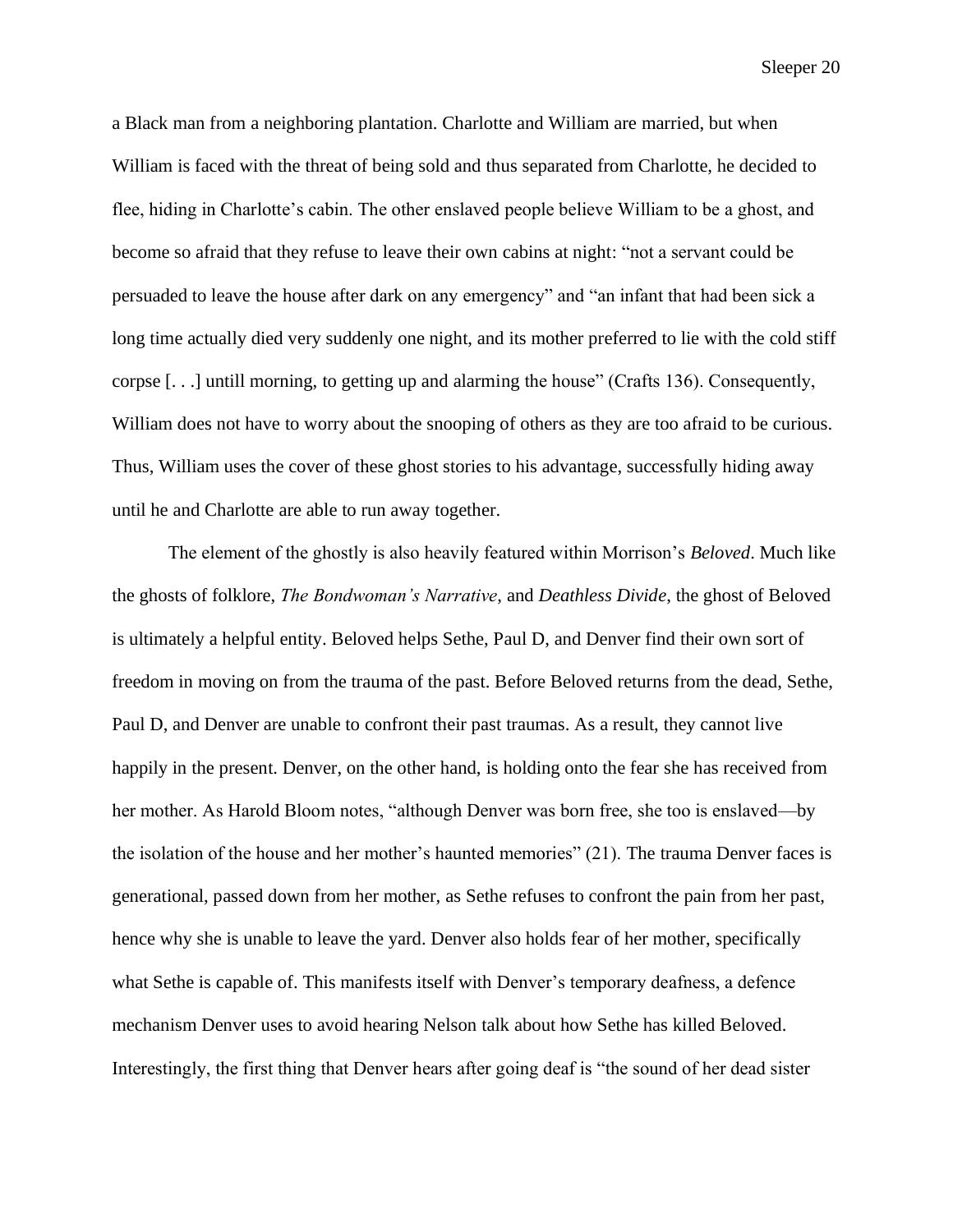trying to climb the stairs" (Morrison 122). Thus Beloved, in a way, brings back Denver's hearing, and this is the first step she must take in processing her mother's actions.

Further linking Ireland's work to Morrison's *Beloved* comes in the form of the exorcisms that both Jane and Sethe go through. In order for both characters to engage in these exorcisms, they both must first process the trauma that brought about their hauntings in the first place. This falls in line with Maisha Wester's idea that "*Beloved* posits that blacks must recognize the haunting, their place in it, and their role in perpetuating it in order to exorcise it" (210). Just as Jane must let go of her guilt in order to exorcise her ghosts, Sethe, too, must process her trauma and work through her own guilt. From the start of the novel, Sethe expresses the desire to explain to Beloved why she killed her. In a discussion with her living daughter, Denver, Sethe notes how Beloved "wasn't even two years old when she died. Too little to understand" and that she wishes that Beloved's ghost would show up so she "could make it clear to her" why Sethe killed her and that she still loves her (5). Once Beloved does manifest herself and Sethe has the opportunity to make everything up to her daughter, she does everything in her power to make Beloved understand her actions: "Sethe began to talk, explain, describe how much she had suffered, been through for her children" and "Sethe cried, saying she never did, or meant to—that she had to get them out, away [. . .] That her plan was always that they would all be together on the other side, forever" (284). Sethe's obsession to make amends with Beloved nearly kills her, as detailed above. Sethe is only able to exorcise herself of Beloved when she is confronted with (what she perceives as) the same situation that initially brings Sethe to kill Beloved in the first place. A white man comes to the house, and Sethe, remembering how the last time a white man came, it was to bring her back to slavery, immediately jumps into action: "He is coming into her yard and he is coming for her best thing. She hears wings. Little hummingbirds stick needle beaks right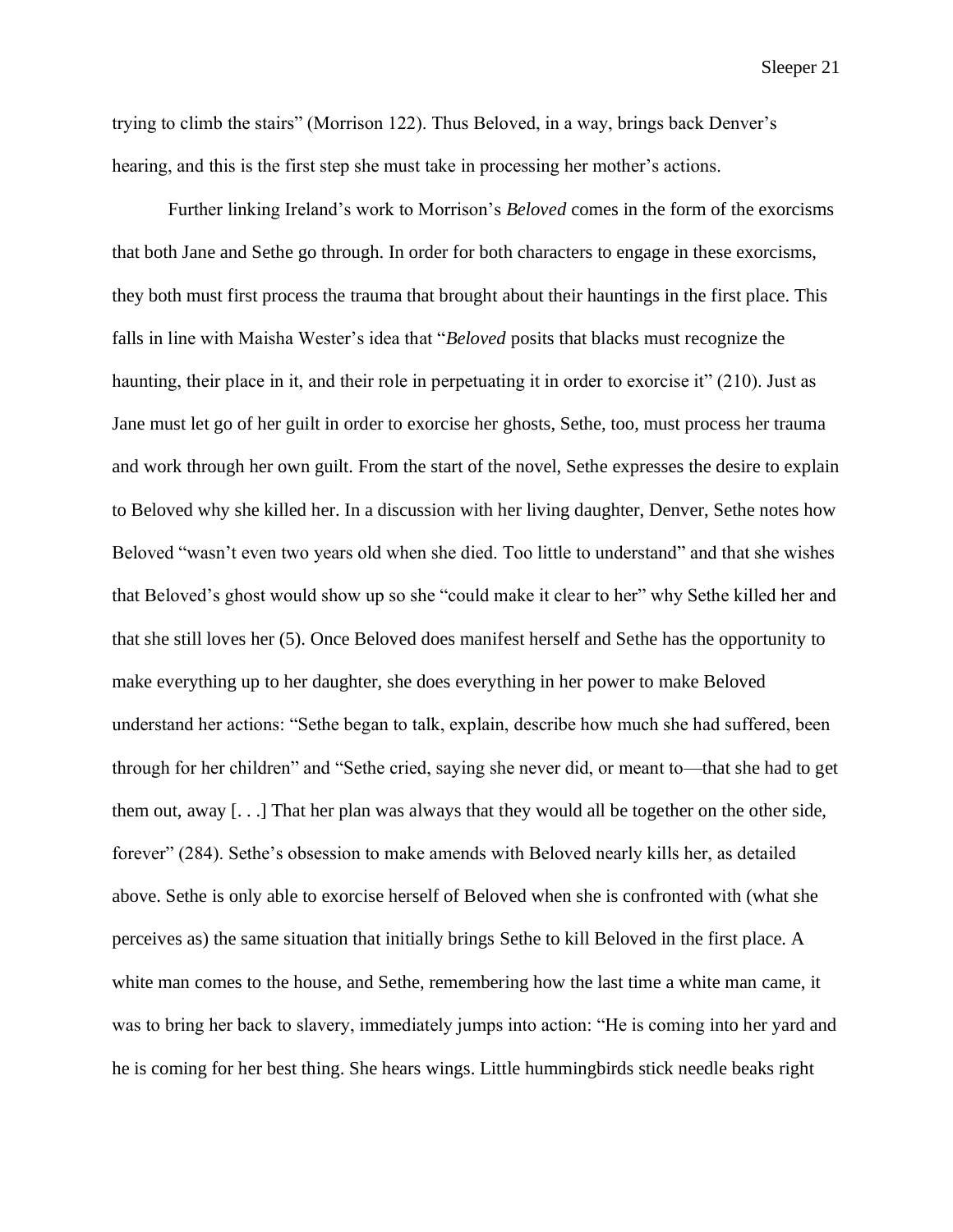through her headcloth into her hair and beat their wings. And if she thinks anything, it is no. No no. Nonono. She flies. The ice pick is not in her hand; it is in her hand" (308–309). Sethe then attempts to kill the white man in her yard. Sethe is recreating the moments leading up to Beloved's death and choosing to attack the white man instead of her own children. Often, in Black literature depicting infanticide, Black mothers "ended up turning their aggression against themselves, sacrificing their own children rather than launching an attack on any white person" (Roth 179). Here, however, Sethe breaks that cycle. She attacks a white person, protects her daughter, and can finally begin to heal. She confronts her guilt head-on, and in this moment breaks free of Beloved, whose ghost she does not see again.

Ultimately, Ireland's Jackson, Crafts' Rose, and Morrison's Beloved are all ghosts born out of trauma, and that trauma comes as a result, directly or indirectly, of white violence. Ireland is continuing the tradition of using the ghostly as a way to explore Black trauma. In Ireland's choice to bring Jackson back from the dead, she is engaging in a rich African American literary tradition, in which "lived experience, rather than suppressed secrets and murdered bodies, is the source of the haunting" (Wester 210). These hauntings are a way for the characters to process their past traumas, and in doing so, the authors, too, are able to work through America's violent past.

#### **Conclusion**

# *I wanted to find something that resonates with people and makes them sit up and take notice of a world they hadn't paid attention to before—and that it leaves them feeling refreshed and alive. ― Justina Ireland*

Chris Crowe, in discussing young adult literature, claims that "many YA novels fall short of the depth and artistic development of the great works of the literary canon" (146). However,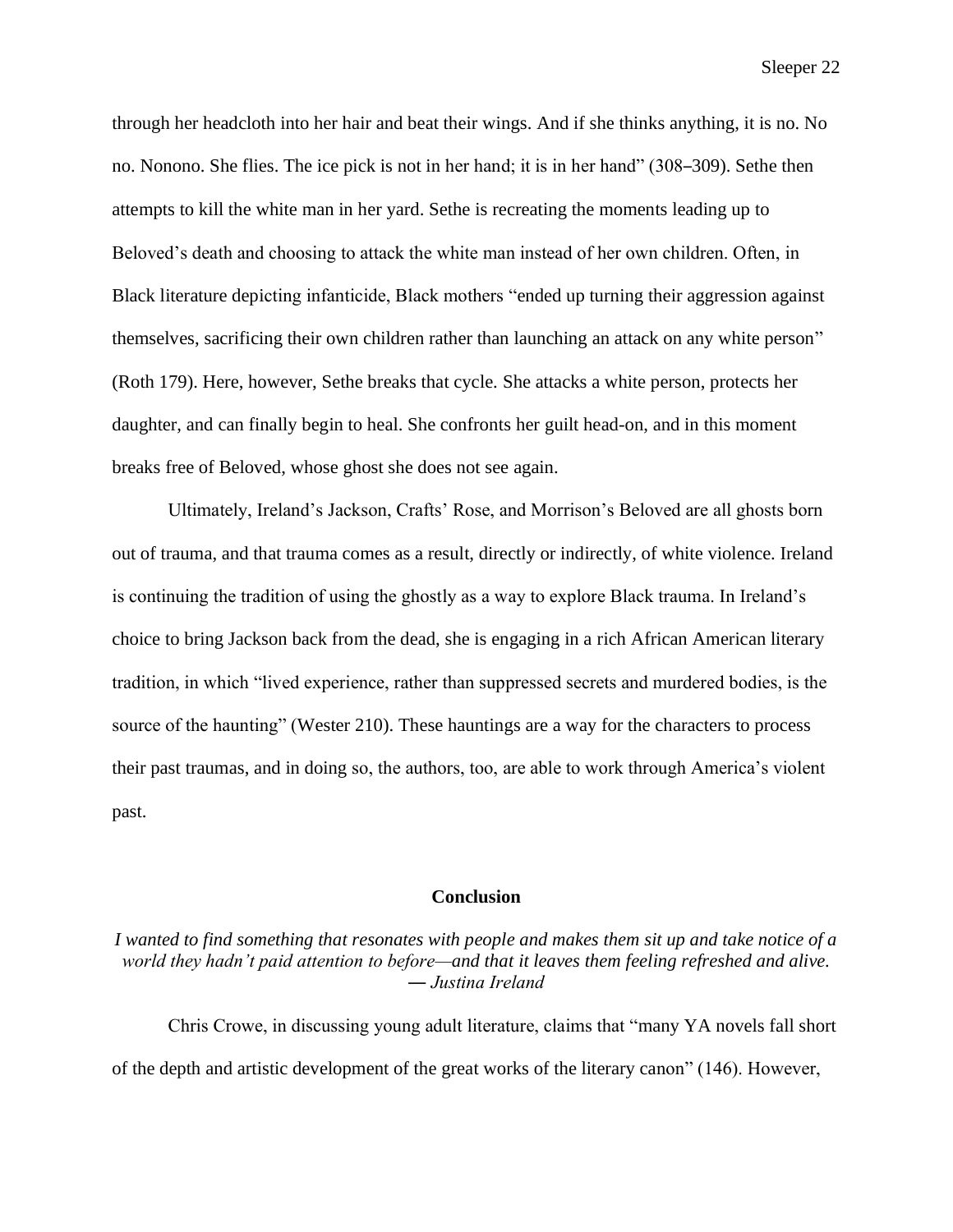placing Ireland's works beside those of Crafts and Morrison directly combats this claim. Ireland showcases her depth and artistic ability, even working within the young adult genre, by pulling from the traditions found in African American women's literature. She deals with the trauma that follows infanticide and violence against Black bodies by manifesting that trauma into the grotesque and ghostly, mirroring literary tropes that span back centuries. Further, Crowe mentions how many believe that "the reading and study of anything less than canonized literature handicaps readers' cultural literacy, weakens students' minds, and wastes valuable educational time and resources." (147). Yet, Ireland's work clearly shows the merits of reading these kinds of novels. Particularly, Ireland's novels provide a gateway to talking about the Civil War and Reconstruction. Although Ireland deviated from a purely factual recounting of events, her novels repeatedly reference historical events, and her focus on the treatment of Black people allows for a conversation to be held around the very real mistreatment of Black people in this time.

Ireland's novels *Dread Nation* and *Deathless Divide* draw upon a long tradition of using infanticide, the grotesque, and the ghostly to work through trauma present throughout American history. Most notably, these literary traditions can be seen in Crafts' *The Bondwoman's Narrative*, which is the first known novel written by an African American woman, and Morrison's *Beloved,* a noteworthy, award winning piece within the African American canon. These authors, despite writing in vastly different time periods, pull from similar tropes in order to tell Black stories in the time of and directly after slavery. Each novel displays the raw realities of the Black experience without shying away from the cruel or uncomfortable nature of the topics at hand. In continuing these traditions, Ireland's work is particularly important to focus on, as she is writing within an often-dismissed genre—the Young Adult novel. However, despite critics dismissing this genre as unsophisticated and even trashy, Ireland proves these claims to be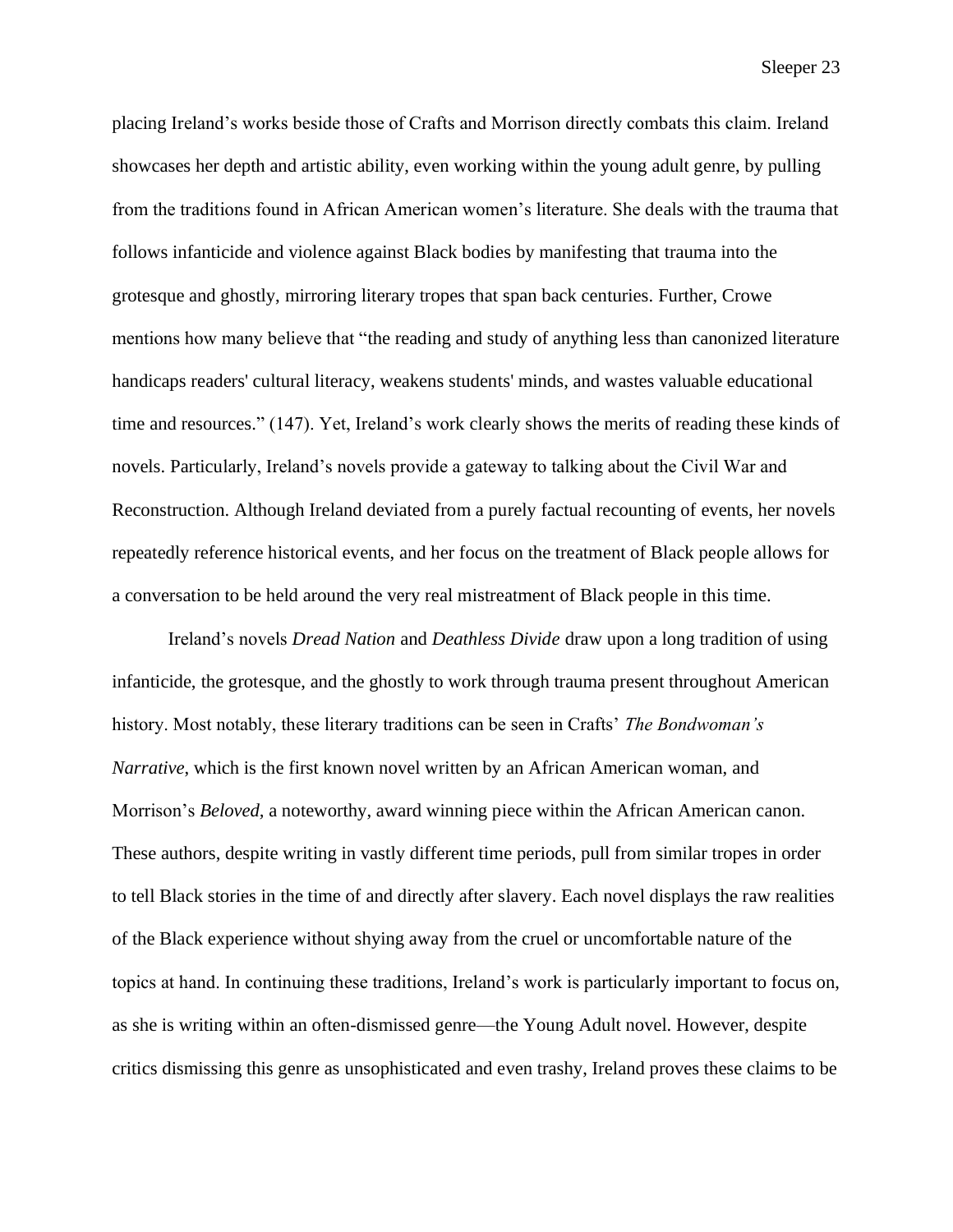false. In continuing centuries old traditions and discussing weighty topics, Ireland shows the depth that novels within this genre can have.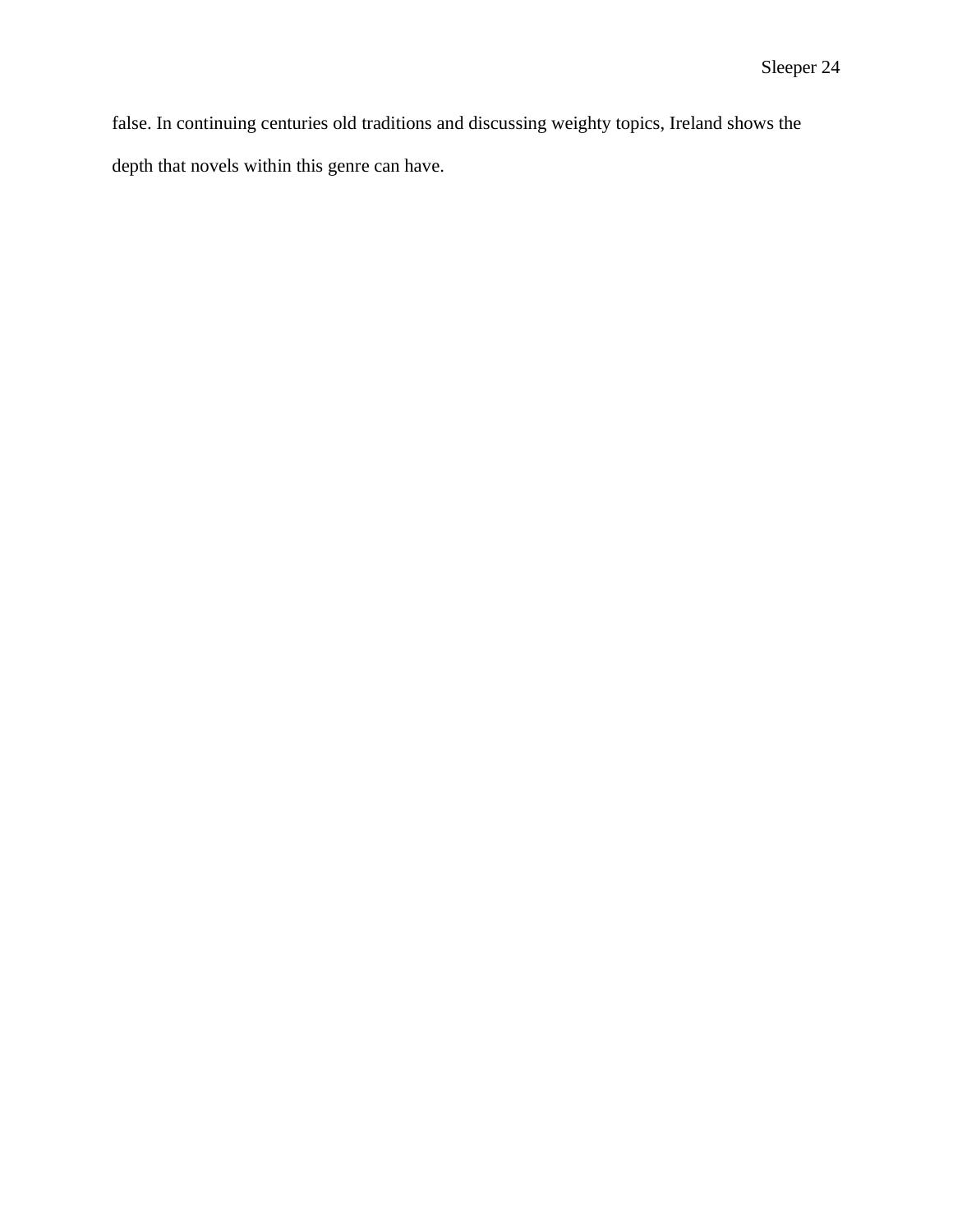#### Works Cited

Anderson, Carol. *White Rage: The Unspoken Truth of Our Racial Divide*. Bloomsbury, 2016.

- Anolik, Ruth. *American Gothic Literature: A Thematic Study from Mary Rowlandson to Colson Whitehead*. MacFarland, 2018.
- Blight, David W. *Race and Reunion: the Civil War in American Memory*. Belknap Press of Harvard University Press, 2001.

Bloom, Harold. *Toni Morrison's Beloved*. Bloom's Literary Criticism, 2009.

- Castronovo, Russ. "The Art of Ghost Writing: Memory, Materiality, and Slave Aesthetics." *In Search of Hannah Crafts: Critical Essays on The Bondwoman's Narrative,* edited by Henry Louis Gates, Jr. and Hollis Robbins, EDS. Basic Civitas Books, 2006.
- Crafts, Hannah, and Henry Louis Gates. *The Bondwoman's Narrative.* 2002. Warner Books, 2003.
- Crowe, Chris. "Young Adult Literature: The Problem with YA Literature." *The English Journal*, vol. 90, no. 3, Jan. 2001, pp. 146–150. *EBSCOhost*, doi:10.2307/821338.
- Gates, Henry Louis, and Maria Tatar. *The Annotated African American Folktales*. Liveright Publishing Corporation, a Division of W.W. Norton & Company, 2018.
- Ireland, Justina. *Dread Nation*. Balzer + Bray, 2018.
- Ireland, Justina. *Deathless Divide*. Balzer + Bray, 2020.
- McAlister, Elizabeth. "Slaves, Cannibals, and Infected Hyper-Whites: The Race and Religion of Zombies." *Anthropological Quarterly*, vol. 85, no. 2, Spring 2012, pp. 457–

486. *EBSCOhost*, doi:10.1353/anq.2012.0021.

Morrison, Toni. *Beloved.* 1987. Vintage, 2004.

Roth, Sarah N. "'The Blade Was in My Own Breast': Slave Infanticide in 1850s